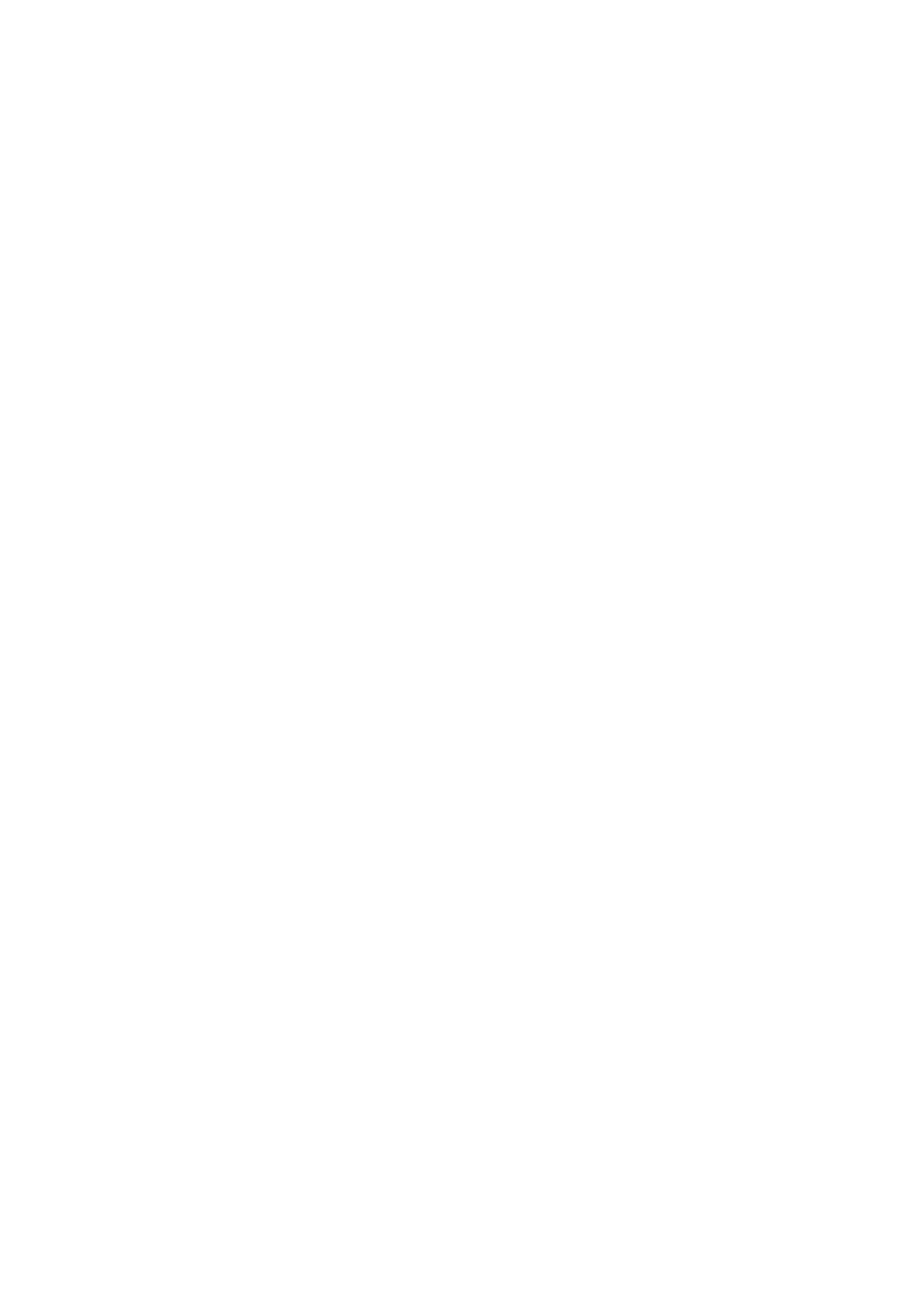#### **Abstract**

In the area of algorithmic trading, high-frequency trading (HFT) was the main focus of research and industry. In recent years major incidents with those algorithms, like the Knight Capital desaster, led to political debates about regulations, which would destroy that business model. Therefore systematic algorithmic trading got back into focus.

This thesis extends the previously developed framework by Thomas Buerli with strategies that use dependencies between stocks to make more profitable and reliable decisions as to when to buy and sell. Those strategies were profitably evaluated on historical data of half a year, which indicates that traditional algorithmic trading leads to profits, too.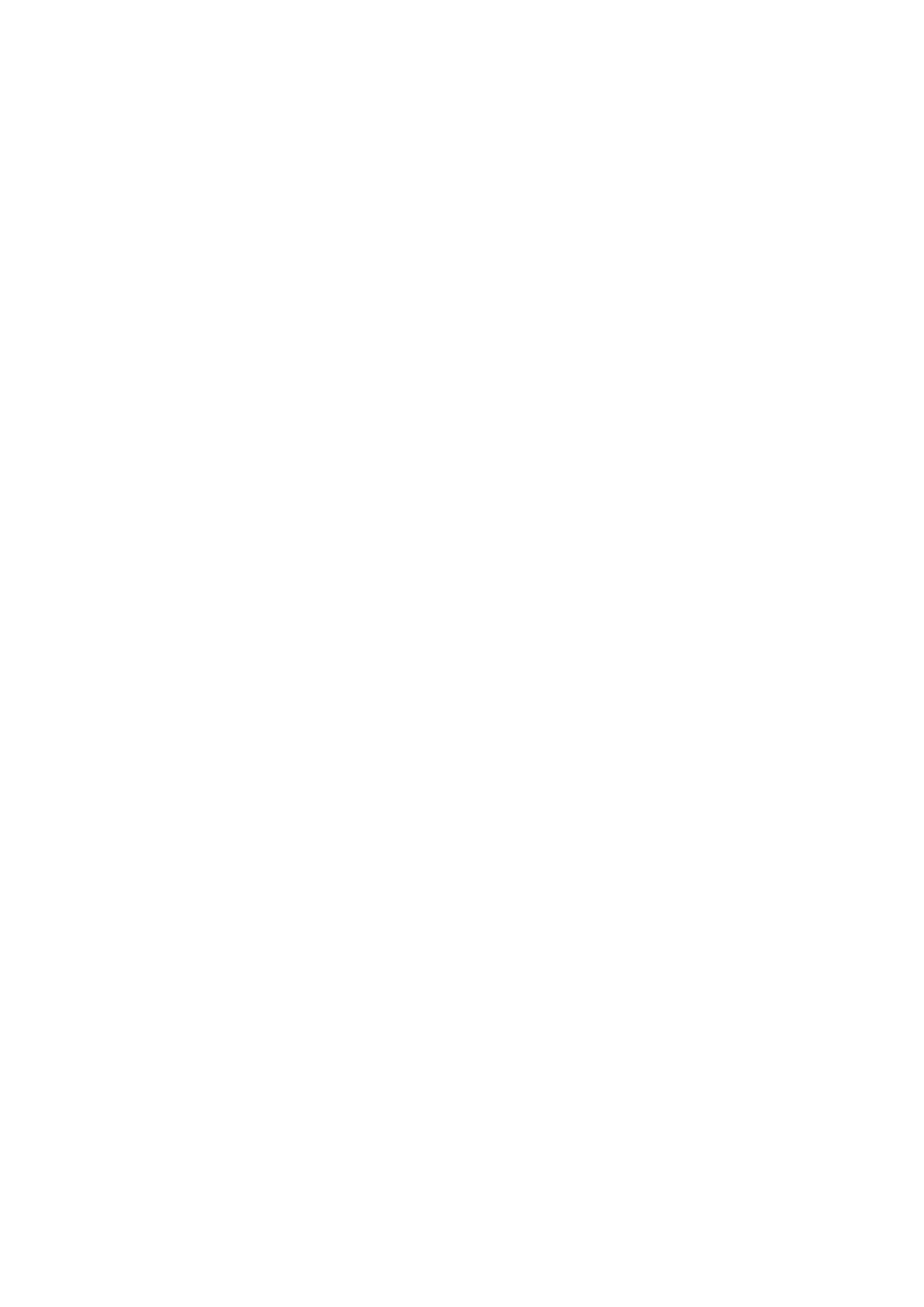# **Contents**

|  | 1. Introduction            |  |  |  |  |  |  |  |  |  |  | 1 |   |    |  |                |
|--|----------------------------|--|--|--|--|--|--|--|--|--|--|---|---|----|--|----------------|
|  |                            |  |  |  |  |  |  |  |  |  |  |   |   |    |  | $\overline{1}$ |
|  |                            |  |  |  |  |  |  |  |  |  |  |   |   |    |  | $\overline{2}$ |
|  |                            |  |  |  |  |  |  |  |  |  |  |   |   |    |  | $\overline{2}$ |
|  | 2. Background              |  |  |  |  |  |  |  |  |  |  |   | 3 |    |  |                |
|  |                            |  |  |  |  |  |  |  |  |  |  |   | 3 |    |  |                |
|  |                            |  |  |  |  |  |  |  |  |  |  |   | 3 |    |  |                |
|  |                            |  |  |  |  |  |  |  |  |  |  |   |   |    |  | $\overline{4}$ |
|  |                            |  |  |  |  |  |  |  |  |  |  |   |   |    |  | $\overline{4}$ |
|  |                            |  |  |  |  |  |  |  |  |  |  |   |   |    |  | 6              |
|  |                            |  |  |  |  |  |  |  |  |  |  |   |   |    |  | 6              |
|  | 3. Implementation          |  |  |  |  |  |  |  |  |  |  |   |   |    |  | 9              |
|  |                            |  |  |  |  |  |  |  |  |  |  |   |   |    |  | 9              |
|  |                            |  |  |  |  |  |  |  |  |  |  |   |   |    |  | - 9            |
|  |                            |  |  |  |  |  |  |  |  |  |  |   |   |    |  | 10             |
|  |                            |  |  |  |  |  |  |  |  |  |  |   |   |    |  | 11             |
|  | 4. Analysis and Evaluation |  |  |  |  |  |  |  |  |  |  |   |   | 13 |  |                |
|  |                            |  |  |  |  |  |  |  |  |  |  |   |   |    |  | 13             |
|  |                            |  |  |  |  |  |  |  |  |  |  |   |   |    |  | 13             |
|  |                            |  |  |  |  |  |  |  |  |  |  |   |   |    |  | 13             |
|  |                            |  |  |  |  |  |  |  |  |  |  |   |   |    |  | 14             |
|  |                            |  |  |  |  |  |  |  |  |  |  |   |   |    |  | 14             |
|  |                            |  |  |  |  |  |  |  |  |  |  |   |   |    |  | 15             |
|  |                            |  |  |  |  |  |  |  |  |  |  |   |   |    |  | 15             |
|  |                            |  |  |  |  |  |  |  |  |  |  |   |   |    |  | 15             |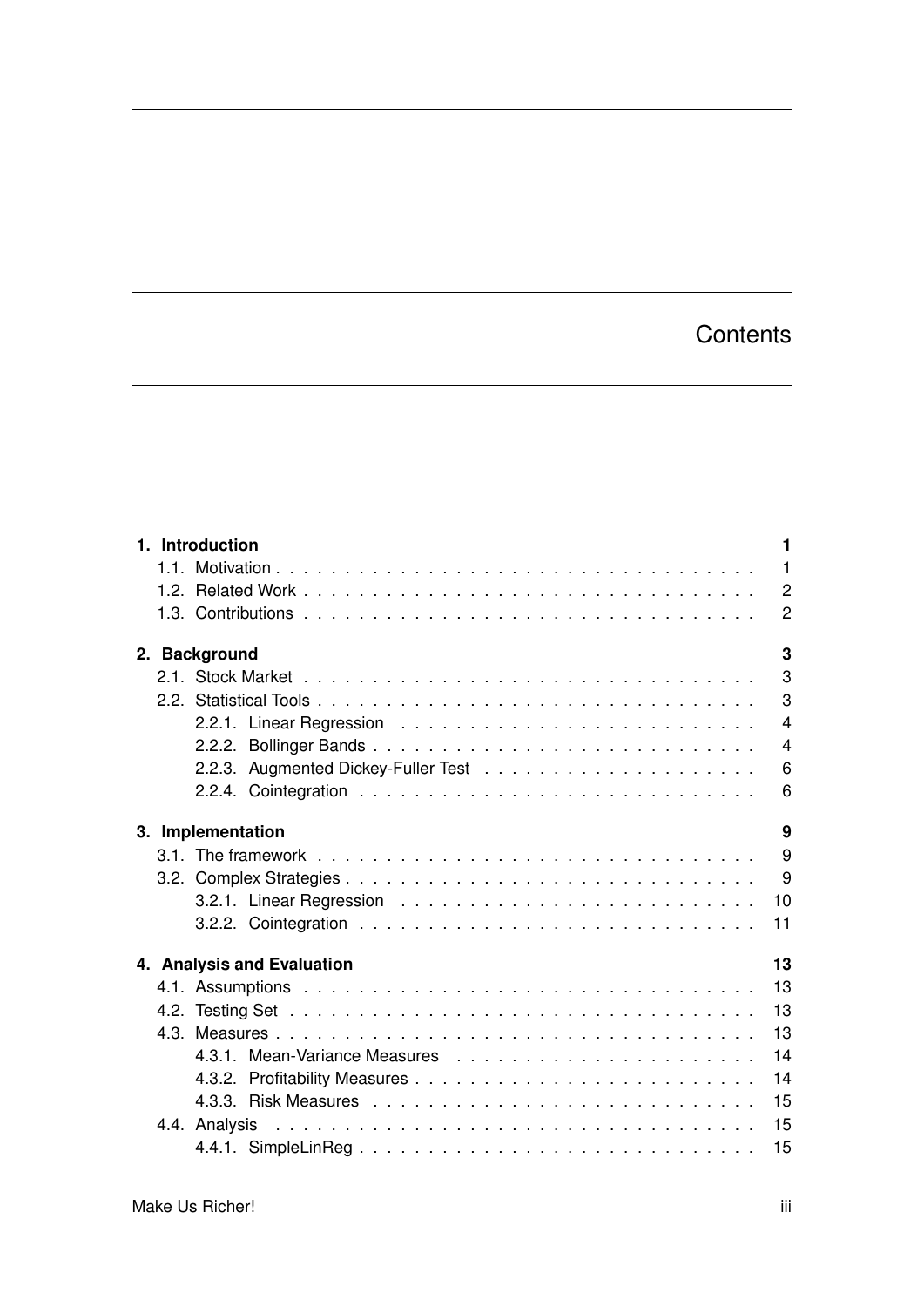|  | 5. Conclusion | 21 |
|--|---------------|----|
|  | A. Appendix   | 23 |
|  |               |    |
|  |               |    |
|  |               |    |
|  |               |    |
|  |               |    |
|  |               |    |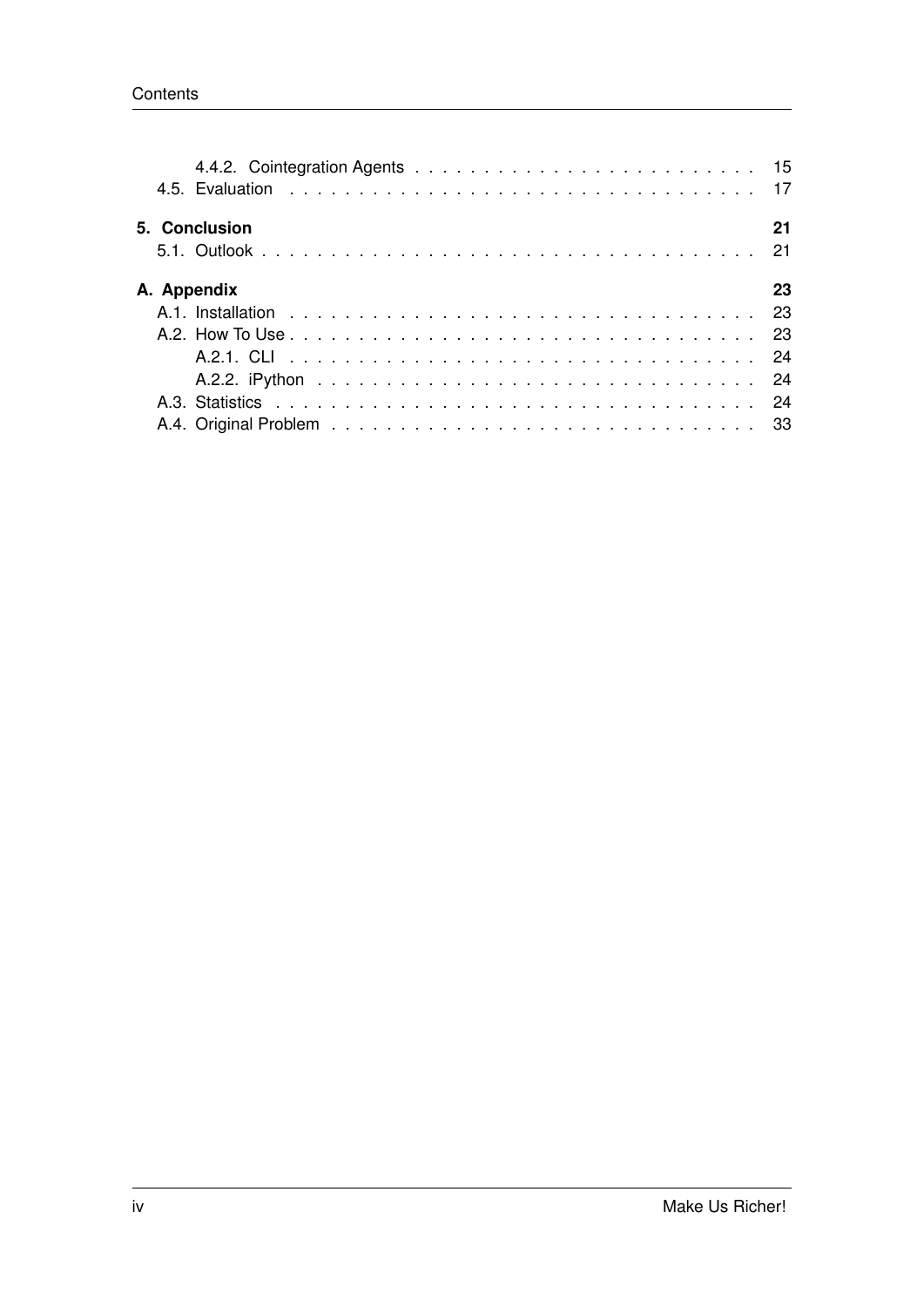# List of Figures

| 2.2. Google Stockprices and Linear Combination 5                                                                   |  |
|--------------------------------------------------------------------------------------------------------------------|--|
| 2.3. Bollinger bands give an upper and a lower bound to asset                                                      |  |
| prices [dailyfx.com, 2012] $\ldots \ldots \ldots \ldots \ldots \ldots \ldots \ldots \ldots \ldots \ldots \ldots 5$ |  |
| 2.4. Cointegrated time series are tied together by asset prices 7                                                  |  |
|                                                                                                                    |  |
| 4.1. Skewness moves the mean [Wikipedia, 2012] 14                                                                  |  |
| 4.2. Assets of SimpleLinReg <sub>15.3</sub> and the reference index 16                                             |  |
| 4.3. Weekly Log and Excess Return of SimpleLinreg <sub>17,3</sub> 19                                               |  |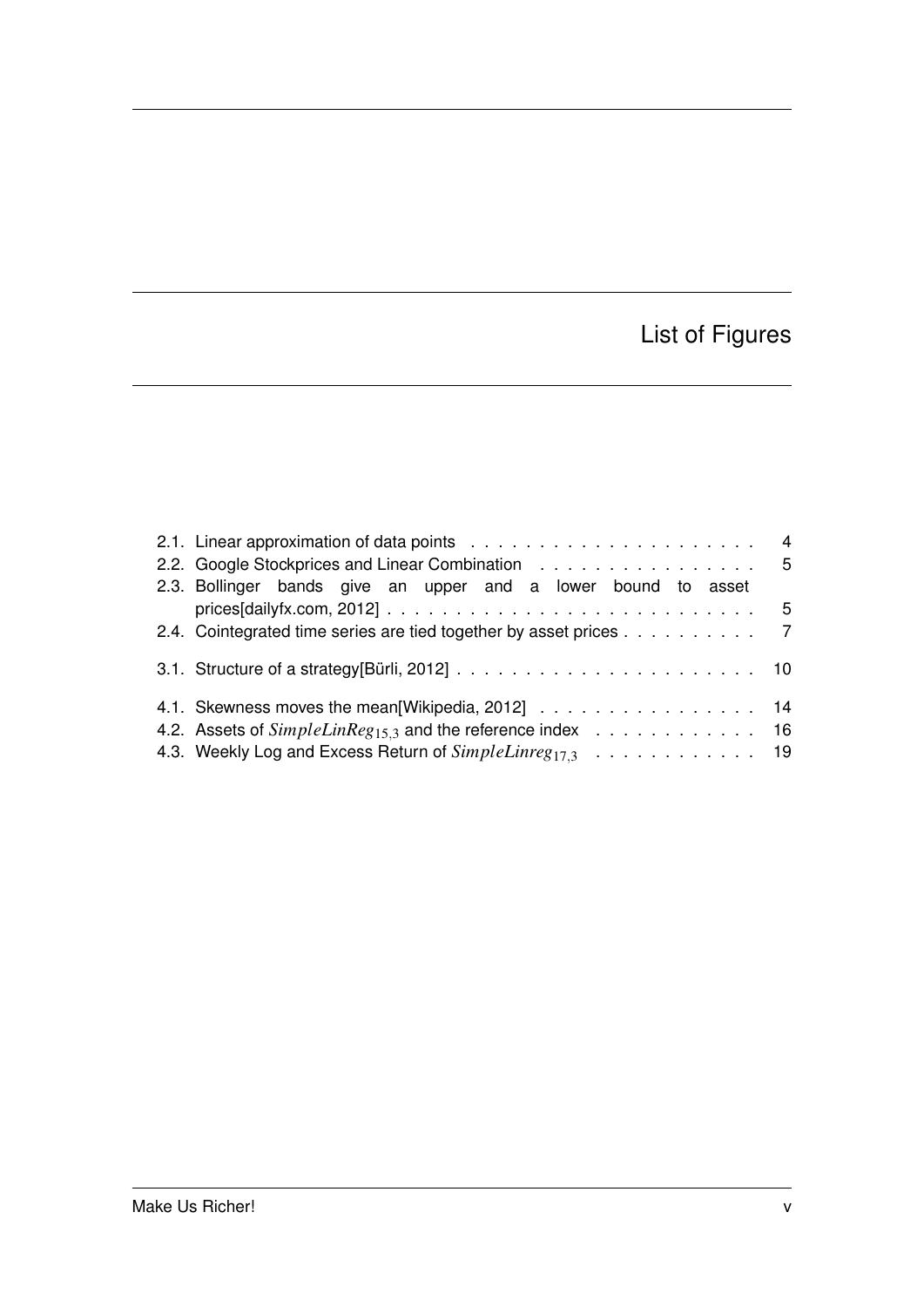## List of Tables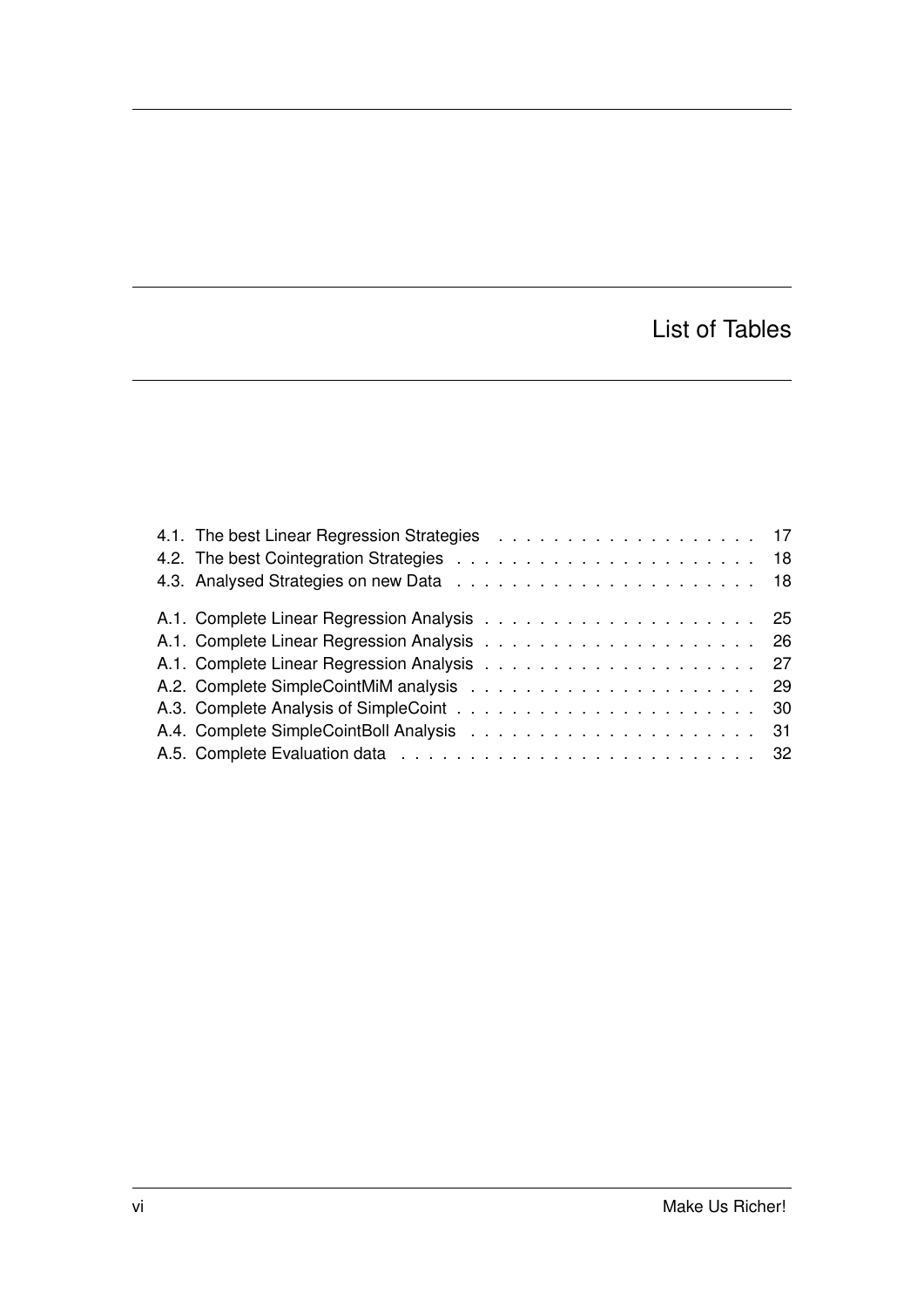# CHAPTER 1

## Introduction

Algorithmic trading has seen enormous growth and is widely used by investment banks, pension funds, market makers, and hedge funds. It is responsible for more than 70% of the trades in the United States. Out of these trades, High-Frequenzy Trading (HFT) covers about half of all trades. Profits by these algorithms peaked at 4.9 billion in 2009[Times, 2012]. These algorithms make thousands of trades a day, holding shares just for a very short amount of time and profit mainly from slower investors.

## **1.1. Motivation**

The downside to these HFT algorithms is that their complexity cannot be grasped anymore by traders. Small mistakes lead to big losses. The "flash crash" in May 6 2010, when the Dow Jones dropped over 1000 points during one day[Lauricella and STRASBURG, 2010], or when Knight Capital lost over 400 Million in August 2012 in only 45 minutes, because a HFT algorithm went awry, are examples of this. That is why HFT algorithms became the target of financial regulations[BOWLEY, 2011].

Systematic algorithmic trading on the other hand is not regulated and can be freely used to trade with stocks and their derivated products. With mathematical models of the market, algorithmic trading tries to translate historical data to future trading advice. It tries to do this with a maximum of profitability and a minimum of risk.

Systematic trading uses historical data to base its decision on, compared to fundamental trading for example which bases its decision on business health, their competitors, their markets, their management, and their competitive advantage.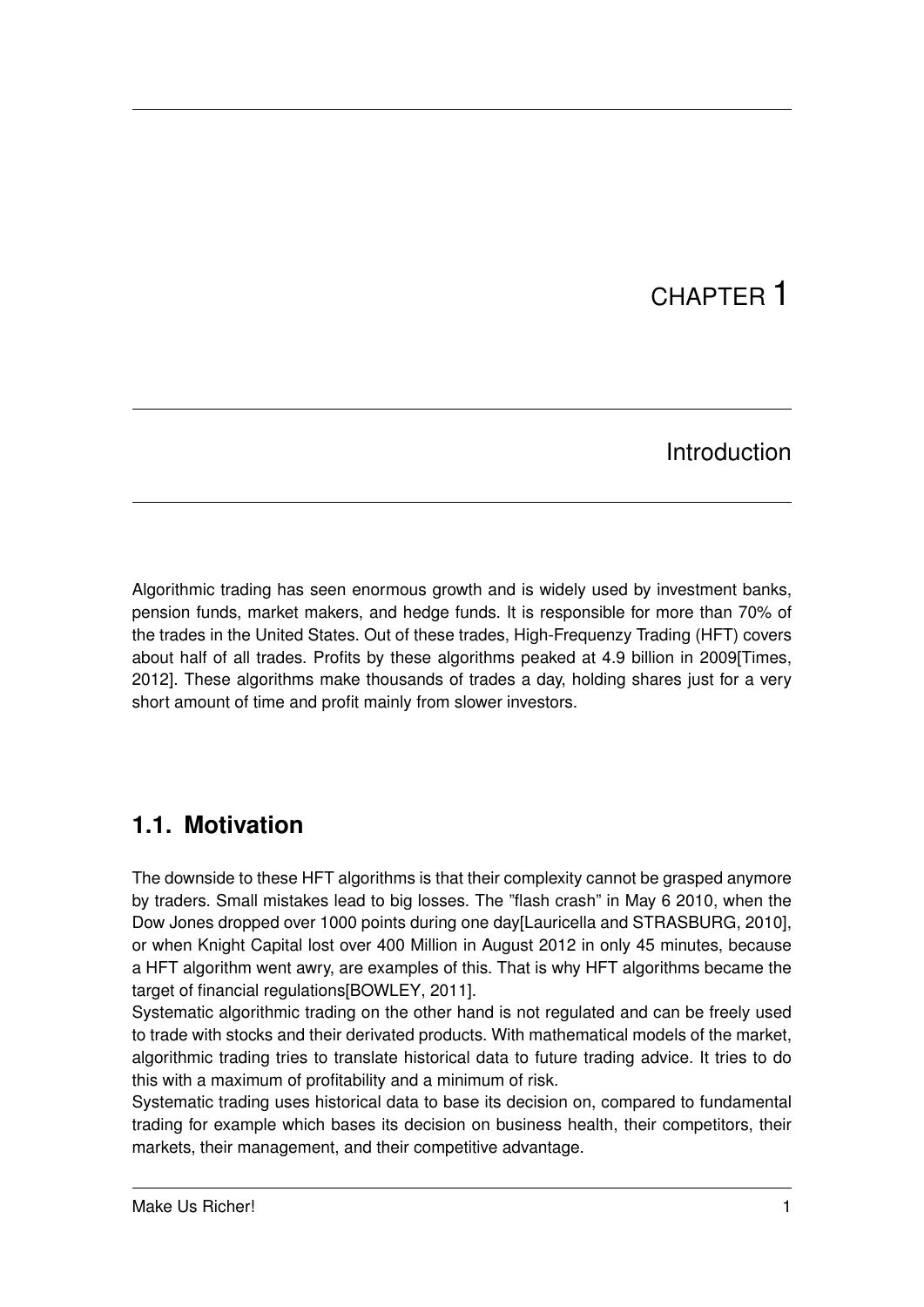## **1.2. Related Work**

Algorithmic Trading is a widely discussed topic and lots of work has been done in the field. General models of the stock market can be found in Alexander [2001]. Autocorrelation, cointegration, and other market models used by investment analysts are explained. The mathematics used in econometrics is explaind by Vince [1992]. The book covers many practices used by professional money managers, such as risk management and modern portfolio theory.

Some applications of linear regression in financial models are described in Christian L. Dunis [2003], such as modeling a time series as a linear model or interpreting it as neural networks with no hidden layers. João F. Caldeira [2012] and Schmidt [2008] use cointegration in pairs trading. They both estimate long-run equilibria and model the mean-reverting residuals, but the latter shows that cointegrated stocks can be linearly combined such that the resulting portfolio is governed by a stationary process.

## **1.3. Contributions**

This bachelor thesis uses different market models to define, implement and evaluate strategies that generate trading orders for the stock market.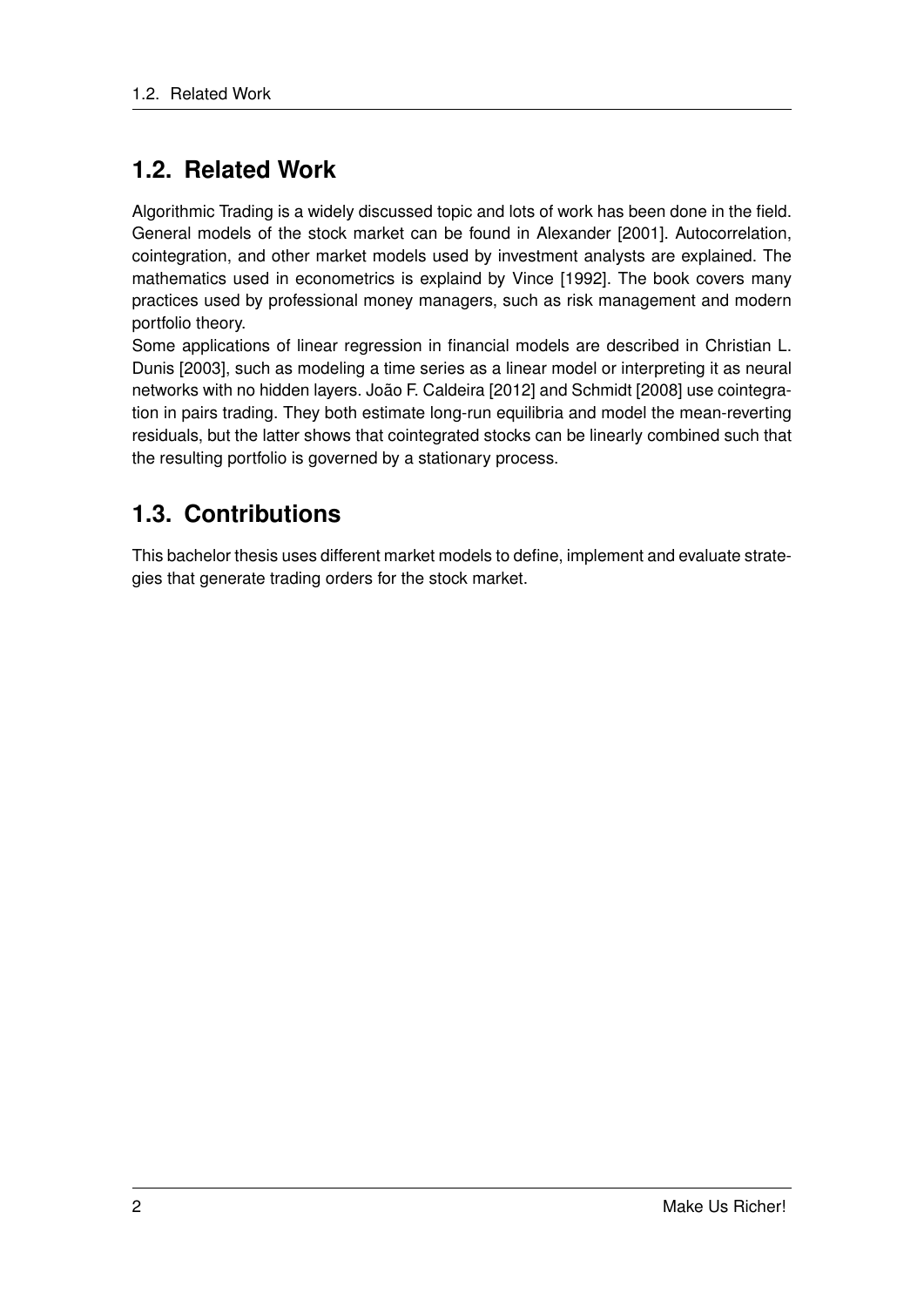# CHAPTER 2

## **Background**

This chapter provides the reader with the information about the stock market and the mathematical tools that were used to understand this thesis.

## **2.1. Stock Market**

The stock or entity market is a place where shares of companies are issued and traded. The new shares are first offered in the primary market on an exchange. For companies this is one of the most important sources for money. The secondary markets, as the New York Stock Exchange, Swiss Exchange or NASDAQ, deal with trades, where investors buy assets from other investors rather than from the issueing companies themselves. Another possibility are over-the-counter trades, where trades occur between two parties without supervision from e.g. a stock exchange.

Stock exchanges provide traders with information, such as opening and closing prices, the prices at the beginning and at the end of a trading day. The opening price of a stock does not have to be the same as the closing price of the day before. This is due to after-hour trading or changing expectations of investors. Stock exchanges also publish the traded volume and the lowest and the highest price of each stock that is traded on their exchange.

## **2.2. Statistical Tools**

To model the stock market various approaches have been used, each based on different statistical properties of time series.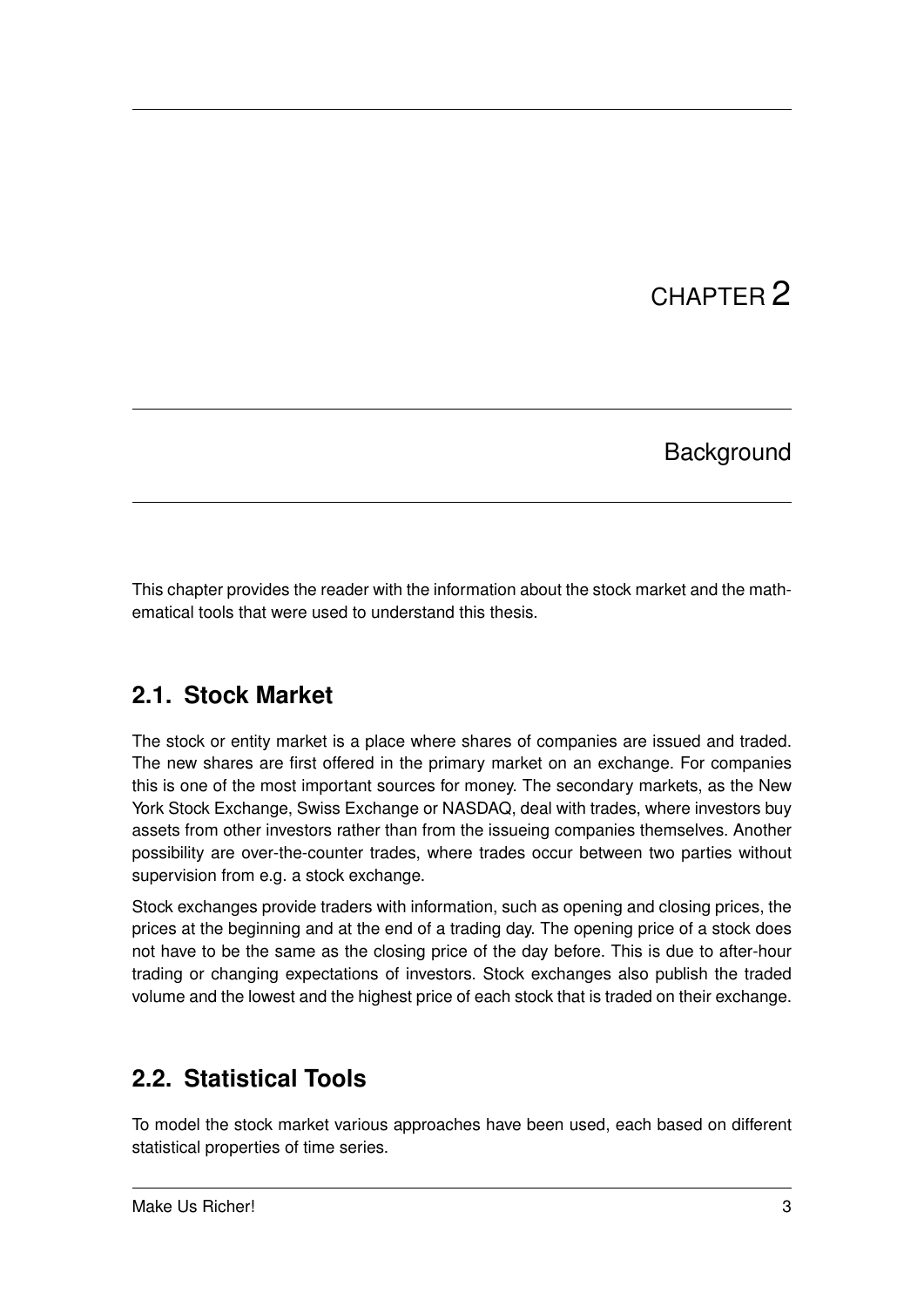

Figure 2.1.: Linear approximation of data points

#### **2.2.1. Linear Regression**

Linear regression finds the best fitting linear function for a set of data points. Given a set of of points  $(\mathbf{x}_i, y_i)^{\text{T}}$  estimate the parameters  $\boldsymbol{a}$ ,  $c$  such that  $y = \boldsymbol{a}^T\mathbf{x} + c$ . This can be generalized to explaining a dependant variable *y* with one or multiple explanatory variables *X* (*X* is a matrix), such that  $\mathbf{y} = \alpha + X\beta$ .

In general, the least squares approach is used to estimate the parameters  $\beta$ 

$$
S(\mathbf{b}) = \sum_{i=1}^{n} (\mathbf{y}_i - \mathbf{x}_i \cdot \mathbf{b}^T)^2 = (\mathbf{y} - X\mathbf{b})^T (\mathbf{y} - X\mathbf{b})
$$
 (2.1)

where **b** is the estimator for  $\beta$ . Now we have to find the minimum

$$
\hat{\beta} = \arg \min S(\mathbf{b}) = (\frac{1}{n} \sum_{i=1}^{n} \mathbf{x}_i \cdot \mathbf{x}_i^T)^{-1} \frac{1}{n} \sum_{i=1}^{n} \mathbf{x}_i \cdot \mathbf{y}_i = (X^T X)^{-1} X^T \mathbf{y}
$$

which always exists[Hayashi, 2000]. As a measure of how good the estimation fits, the value  $r^2$  is used.

As an example choosing the asset price of Google as the dependent variable and the asset prices of Microsoft and Yahoo as the explanatory variables and estimating  $\beta$  and  $\alpha$  results in the picture in Figure 2.2. The values of the estimated dependent variable are calculated day by day using the estimated values of  $\beta$  and  $\alpha$  and the daily data of the explanatory variables.

#### **2.2.2. Bollinger Bands**

Bollinger Bands[Bollinger, 2011] are a technical analysis tool for financial data. They provide a relative measure for high and low prices and are used in pattern recognition. They are defined as

<sup>1</sup>bold letters represent a vector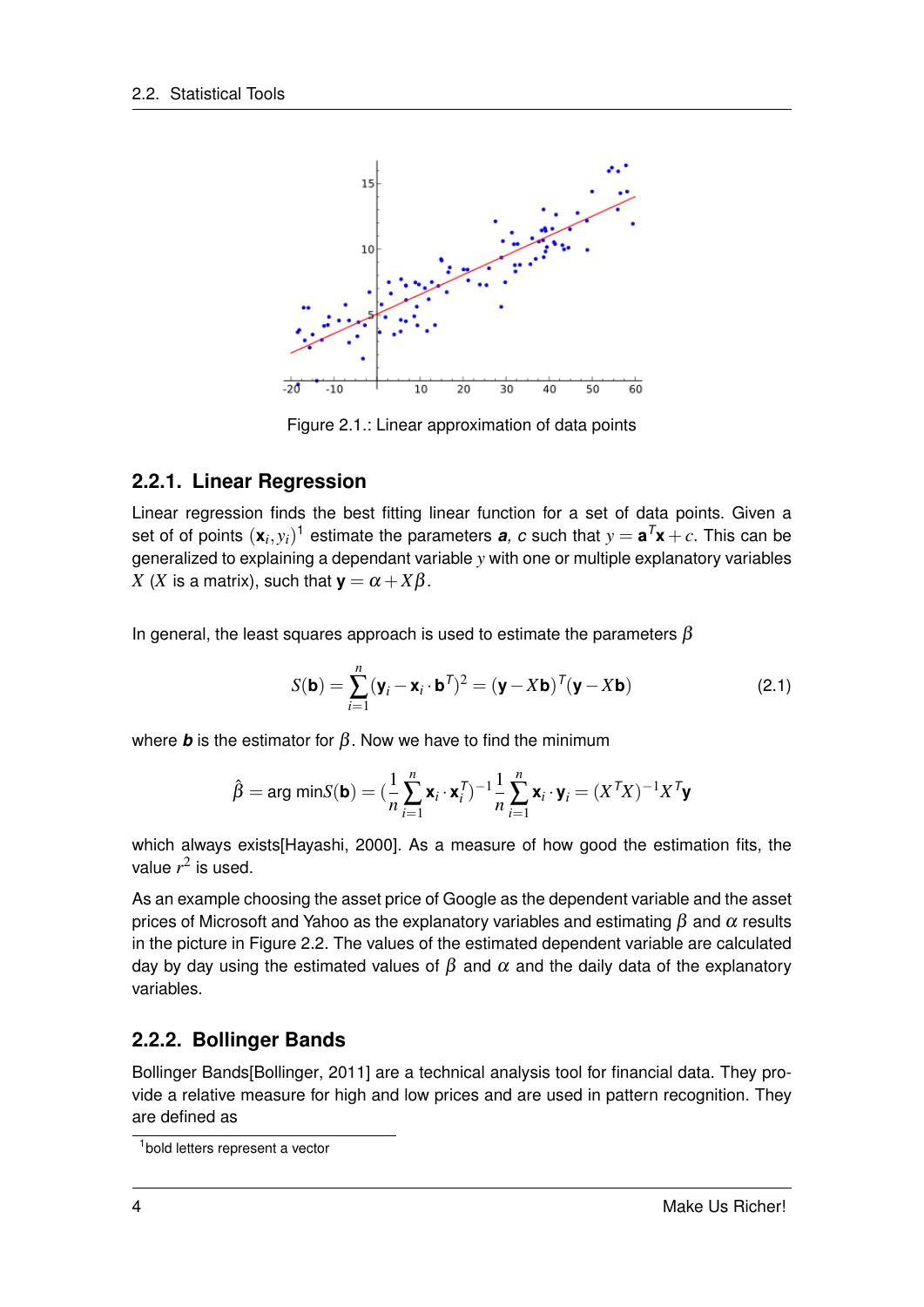

Figure 2.2.: Google Stockprices and Linear Combination

- **middle** moving average over N-periods
- **lower** middle band minus K times an N-period standard deviation
- **upper** middle band plus K times an N-period standard deviation

Typically N and K are chosen as 20 and 2, respectively. Typically the simple moving average is used, but other moving averages can be used too. The exponential moving average is another common choice.



Figure 2.3.: Bollinger bands give an upper and a lower bound to asset prices[dailyfx.com, 2012]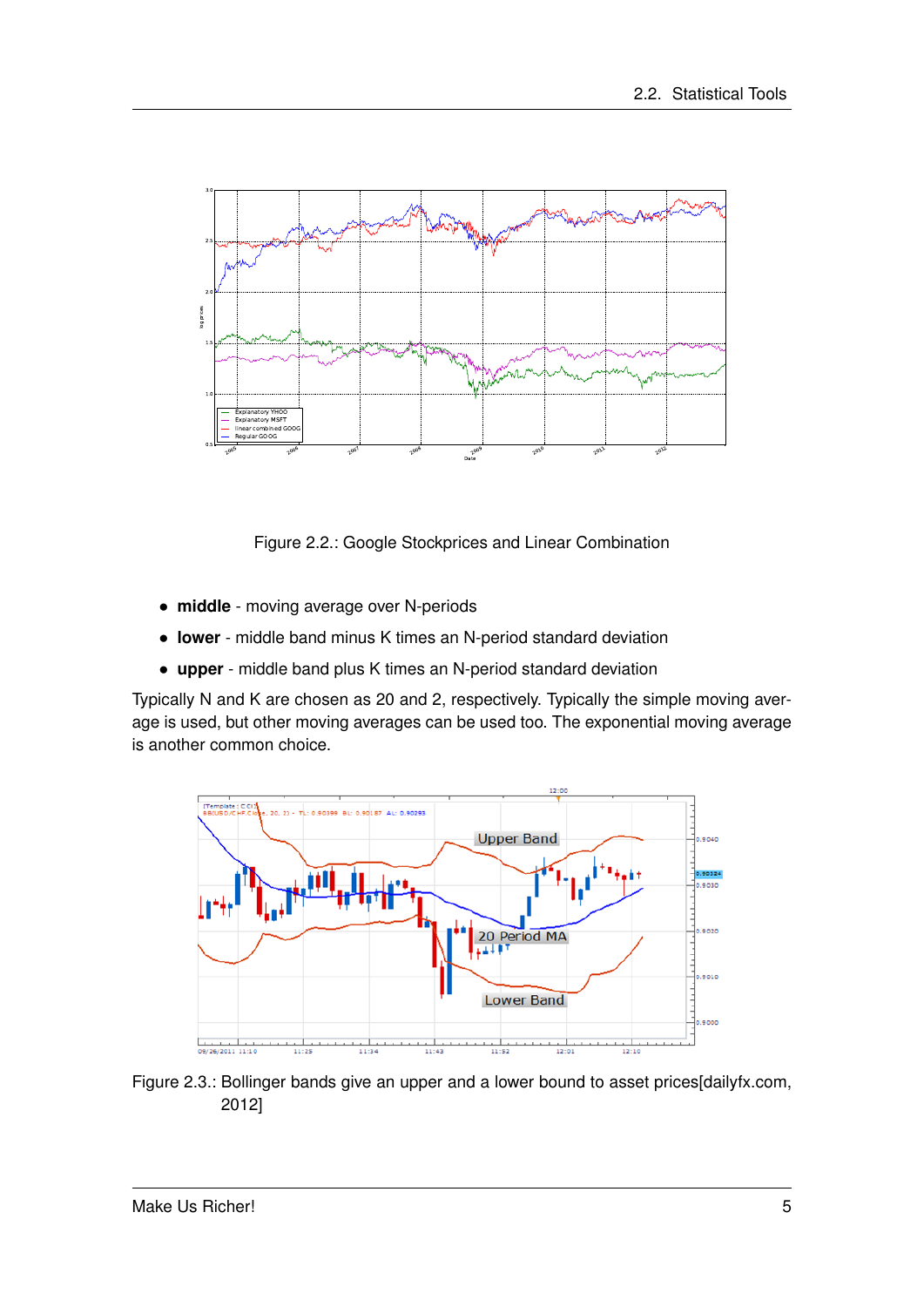#### **2.2.3. Augmented Dickey-Fuller Test**

The Augmented Dickey-Fuller Test (ADF) is used in the test for cointegration. ADF is a unit root test for stationarity.

An autoregressive process of the form

$$
y_t = \gamma y_{t-1} + \delta y_{t-2} + \varepsilon_t
$$
  
\n
$$
y_t = (\gamma + \delta) y_{t-1} - \delta (y_{t-1} - y_{t-2}) + \varepsilon_t
$$
\n(2.2)

is called stationary if in the long run  $y_t$  reaches a fixed value or has a deterministic trend. In more mathematical terms, a process is stationary if its statistical properties, such as mean and variance, do not change over time.

Subtracting *yt*−<sup>1</sup> from both sides of Equation (2.2) results in

$$
\Delta y_t = \phi_1 \Delta y_{t-1} + \phi_2 \Delta y_{t-2} + \varepsilon_t \tag{2.3}
$$

where  $\phi_1 = \gamma + \delta - 1$  and  $\phi_2 = -\delta$ . To test whether or not Equation (2.2) is stationary, we test if 1 is among the roots of Equation (2.3). This is called testing for an unit root.

The null hypothesis is that a unit root exists  $H_0$ :  $\phi_1 = 0$  and is tested against the alternative hypothesis that no such root exists  $H_1$  :  $\phi_1$  < 0. After calculating the test statistic it is compared to precomputed and well known critical valus, the 't'-statistics of the  $\phi_1$  coefficient [David A. Dickey, 1979]. If the test statistic is smaller than the critical value,  $H_0$  is rejected and autoregressive process is stationary.

#### **2.2.4. Cointegration**

Cointegration[Robert F. Engle, 1987] is used to model the co-movements of asset prices that are tied together in the long run by a common stochastic trend. Looking at the asset prices of the NYSE Euronext and comparing it to Devon Energy Corporation and the General Mills Inc as an example, Figure 2.4 shows that they are closely tied to the former and move differently than the latter. Cointegration allows to reflect the complex dependencies in the stock market much better than autocorrelation and should therefore be used when modeling a stock market[Alexander, 2001].

#### **Testing for Cointegration**

To test for cointegration the Engle-Granger Cointegration test was used. The cointegration test includes two steps: First the data is estimated using ordinary least squres (OLS) and then the residuals, the errors between the actual data points and the estimation, are tested for stationarity, e.g. using ADF. If they are not stationary, the time series are not cointegrated.

For the test to be conclusive a sufficiently large timeframe has to be considered as conintegration is meant to reveal long running trends in the variables.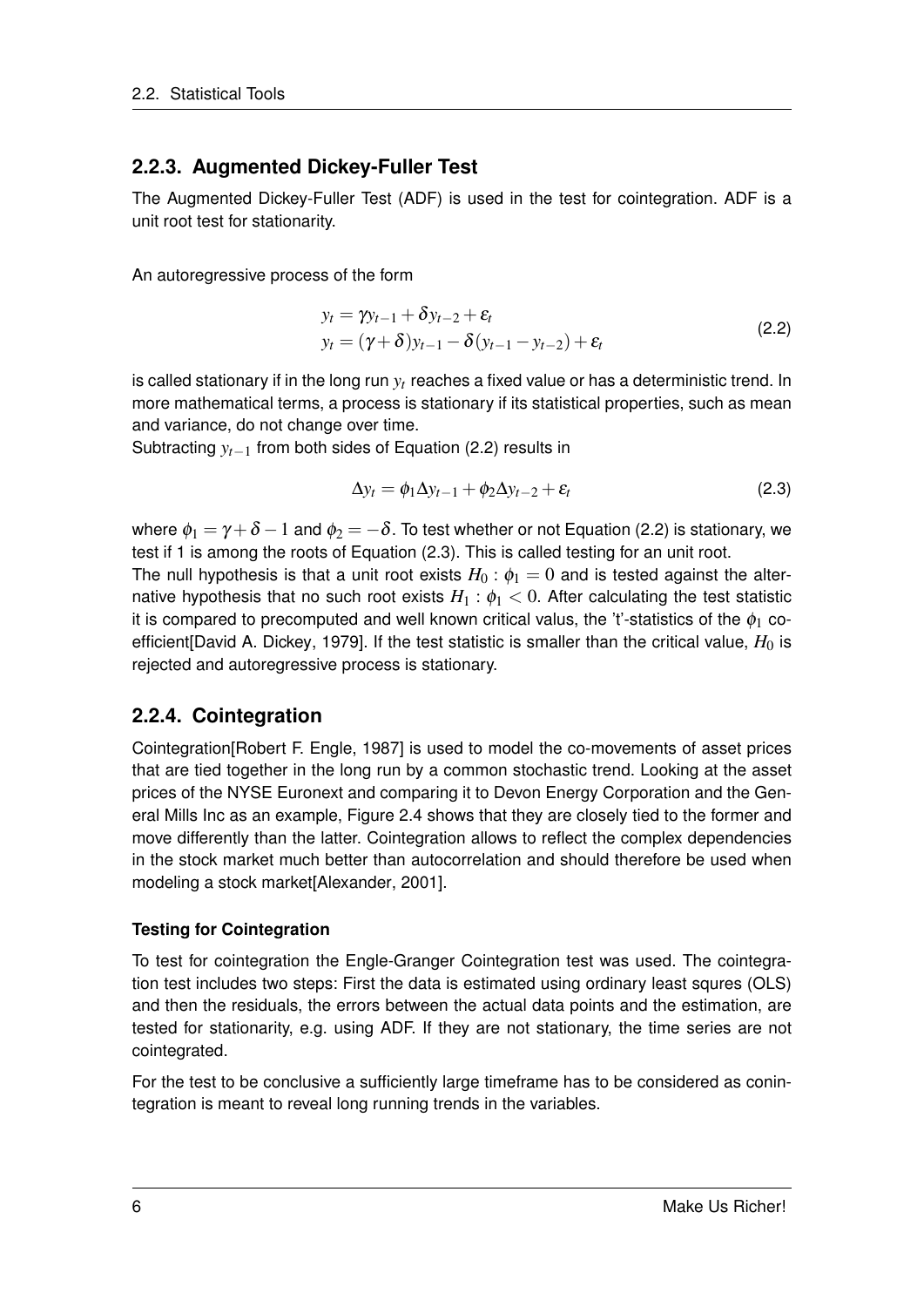

Figure 2.4.: Cointegrated time series are tied together by asset prices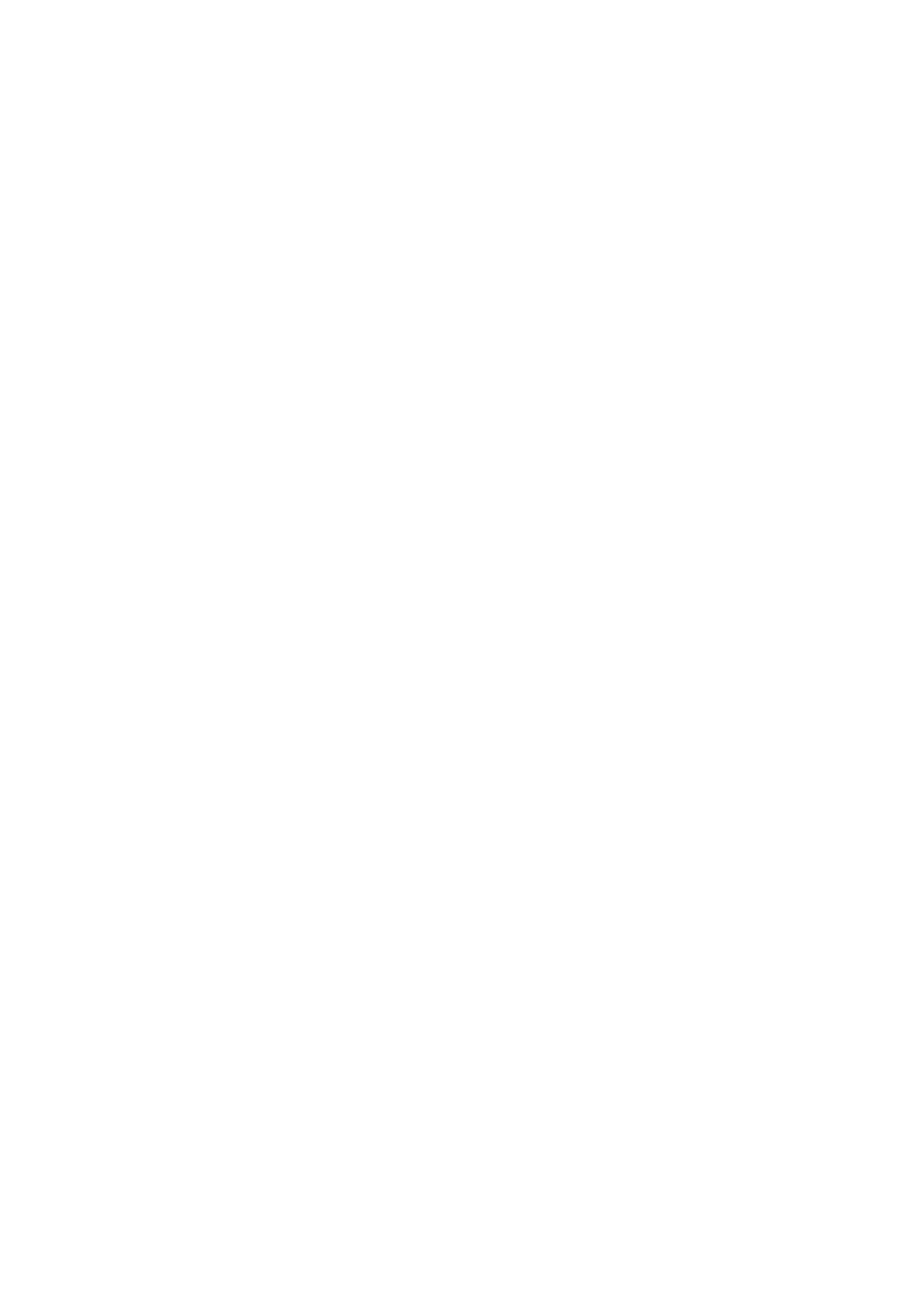# CHAPTER 3

## Implementation

This thesis tried to model the stock market using the relationships of the traded stocks and implement trading algorithms that use the information gained to make informed decisions. To evaluate the strategies some parameters were introduced to the given framework, such as a balance.

This chapter describes the implementation of the strategies and the additions to the framework developed by Thomas Bürli[Bürli, 2012].

## **3.1. The framework**

The framework consist of four layers relevant to implementing a strategy:

- 1. **Strategy** A strategy uses a council to make its decision.
- 2. **Council** A council gathers the advice of agents. The advice consists of a signal, which states whether to buy an asset, and the confidence, which states how certain the agent is about its decision.
- 3. **Agent** An agent uses indicators to get signals whether to buy or sell an asset.
- 4. **Indicator** Indicators apply statistical tools on historical data.

Figure 3.1 shows how a strategy uses the different layers.

## **3.2. Complex Strategies**

Two different models were used to generate strategies that decide whether to buy or sell a stock. The strategies use the above described layout of the framework.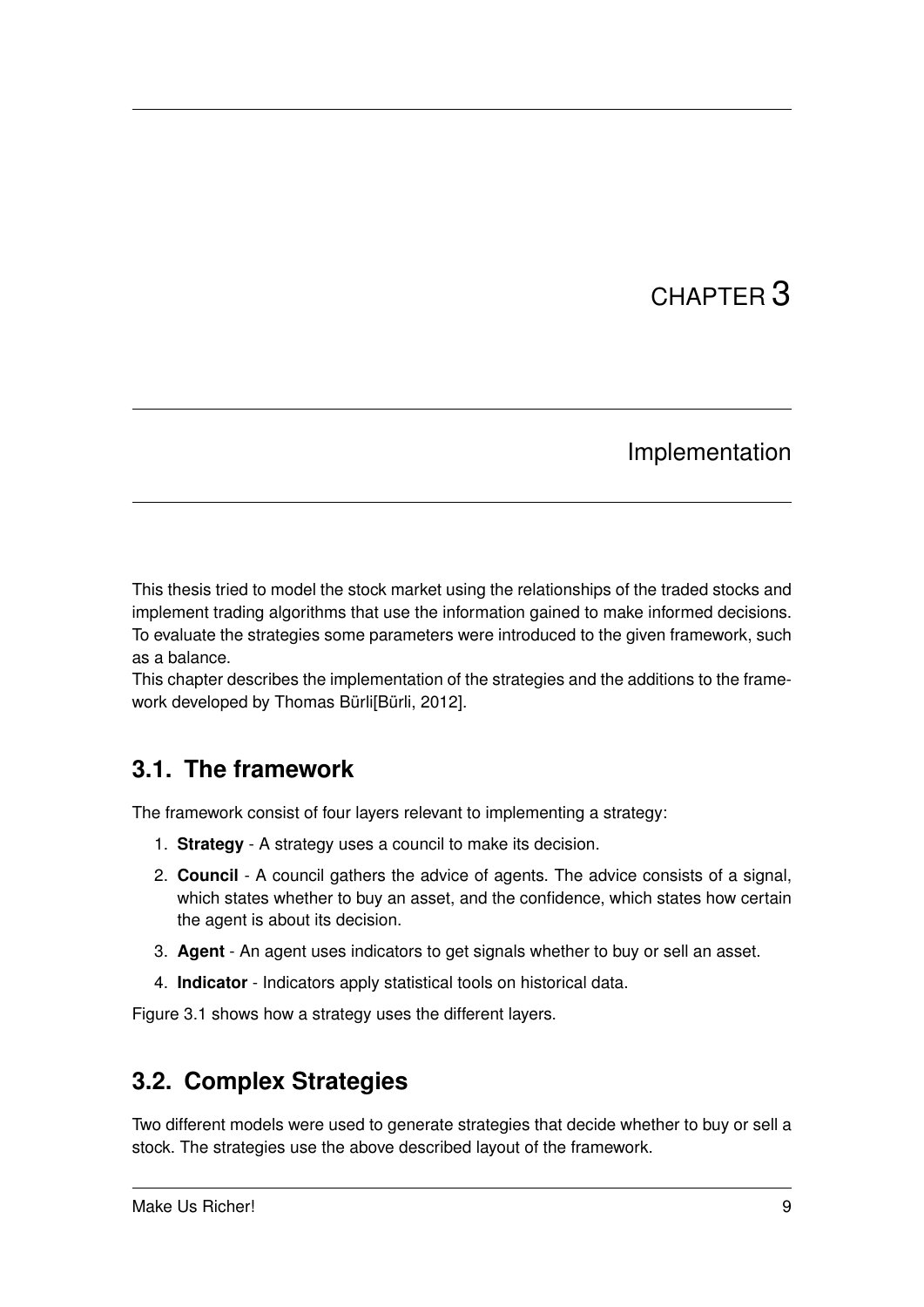

Figure 3.1.: Structure of a strategy[Bürli, 2012]

### **3.2.1. Linear Regression**

For the linear regression strategy each stock is modeled as a linear combination of a random subset of the other stocks in the market.

#### **SimpleLinReg**

This agent calls the *linreg<sub><i>x*,*y*</sub> indicator, where *x* is the window size for the rolling ordinary least squares and *y* the number of randomly chosen stocks to consider as explanatory variables. The window size determines how many days are considered when fitting the time series of the stock to be traded, the dependent variable, to the stocks used as explanatory variables. Therefore the OLS are calculated for each day seperately using *x* days of data to do so.

The agent then buys a stock when yesterday's closing price is higher than today's predicted value. The confidence of this decision is based on the  $r<sup>2</sup>$  value returned by the linear regression.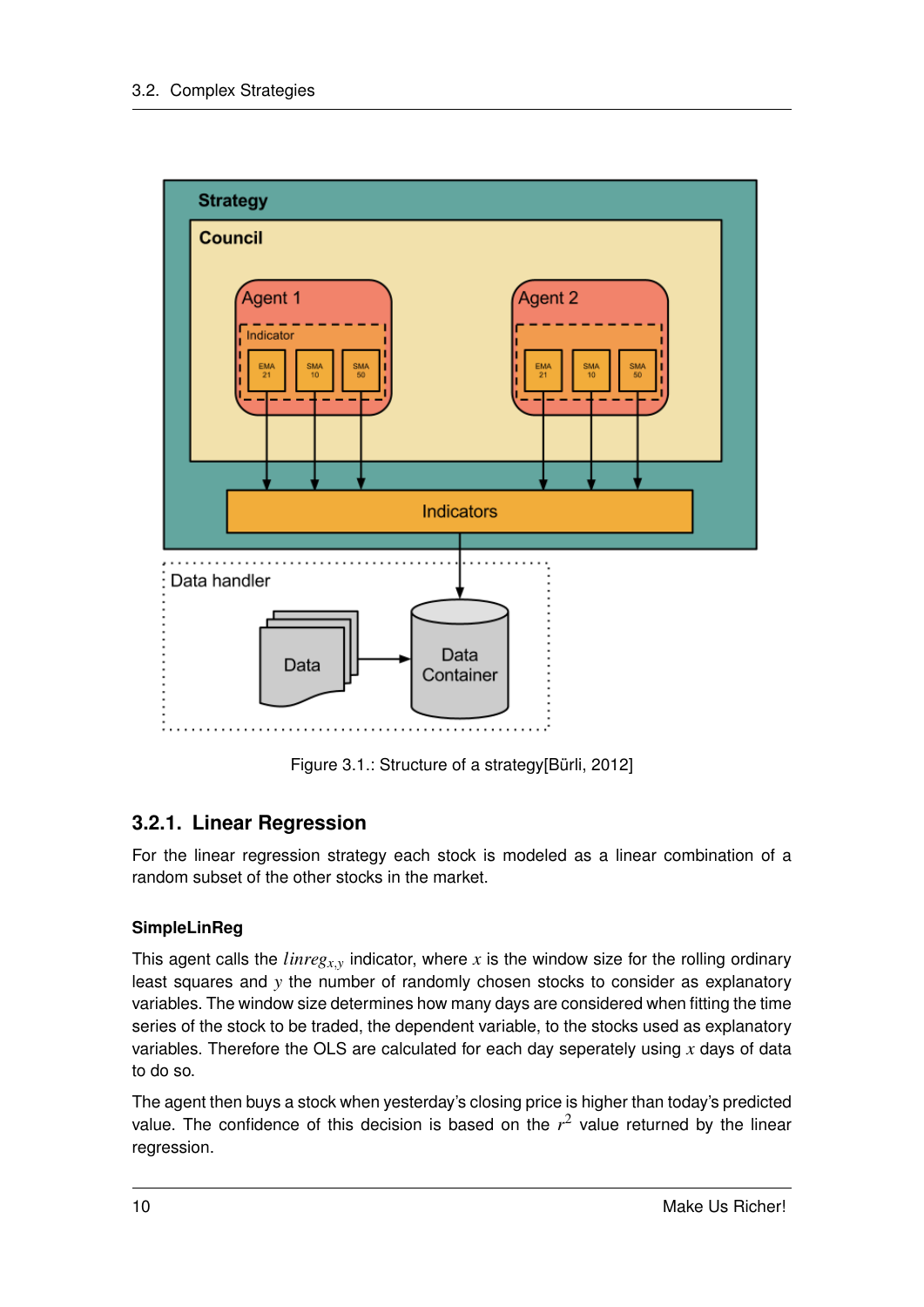### **3.2.2. Cointegration**

There are three cointegration agents implemented. They all work only on two stocks simultaneously and only trade if the asset prices are cointegrated. They differ though in the way they use the fact that the prices are tied together.

#### **SimpleCoint**

This simplecoint agent assumes that asset prices follow a long running trend and that positive and negative deviations from it are only a short term effect. Based on this assumption it is best to buy a stock when it is as close as possible to a negative peak and sell it when it is as close to the maximum peak deviation from its simple moving average.

For this some lower and upper threshold based on the maximum and minimum of the asset prices in the timeframe is introduced to serve as a boundary for when to buy and sell.

The fact that two stocks are cointegrated is used when no decision could be made based on the threshold values. In this case the signal of the other stock is used, if any exists, to make a decision. To mitigate the fact that only statistical properties of another time series are used, the confidence is set to only half of the one of the other signal.

#### **SimpleCointBoll**

This agent does the same thing as the agent described above, but uses Bollinger Bands as the thresholds. The agent buys stocks of an asset if the price hits the lower band and sells the stocks he is holding if the price hits the upper band.

Cointegration is again used when no individual decision could be made. The confidence again is set to half the confidence of the individual decision.

#### **SimpleCointMiM**

This agent assumes that cointegrated time series evolve like the averaged daily prices of the two time series *asset*<sup>1</sup> and *asset*2. Buy and sell signals are therefore based on the asset price being below or above the average and react accordingly:

- If e.g. the price of *asset*<sub>1</sub> is below the average the price should be higher based on our assumption. Therefore we buy stocks of *asset*1.
- $\bullet$  If the price of e.g. *asset*<sub>2</sub> is above the average the price should be lower. Therefore we sell our stocks of *asset*<sub>2</sub>, if we hold any.

The confidence is based on changes in the signal, according to this formula:

$$
confidence = |\frac{|signal_t + signal_{t-1}| - 2}{2}|
$$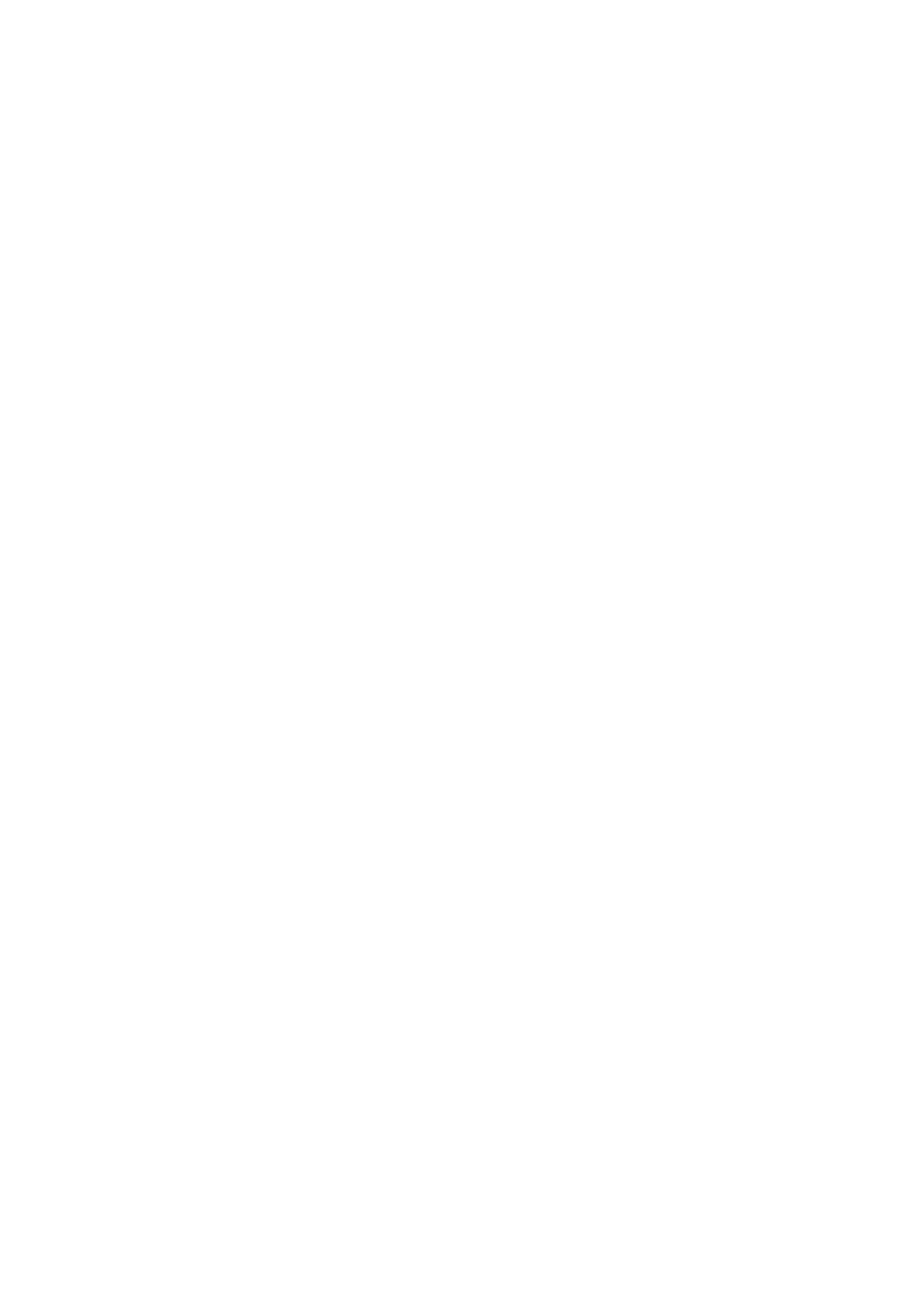# CHAPTER 4

## Analysis and Evaluation

The evaluation of the performance of the implemented algorithms was done in two steps. First, a variety of different parameters was tested on a testing set and the performance of the algorithms was analysed on different parameters. Then the best configurations for each algorithm were selected to perform the evaluation on the new data set.

# **4.1. Assumptions**

To evaluate the algorithms some assumptions have been made regarding the market, namely that trading does not impact the market, therefore trades cannot affect the quoted prices. The algorithms also only engage in long strategies, meaning that they follow the pattern buy-hold-sell when trading stocks.

# **4.2. Testing Set**

The analysis and evaluation of the algorithms strongly depends on the testing set they are tested on. That is why the common Standard and Poor 500 (S&P 500) index. Stocks in the index are chosen based on size, liquidity and industry grouping, among other factors. It is the most commonly used index to benchmark the U.S. stock market[Investopedia, 2012]. The index used in this thesis is based on the data from mid february.

## **4.3. Measures**

To analyse the implemented algorithms and tested parameters three types of measures were used: Mean-variance measures, profitability measures, and risk measures.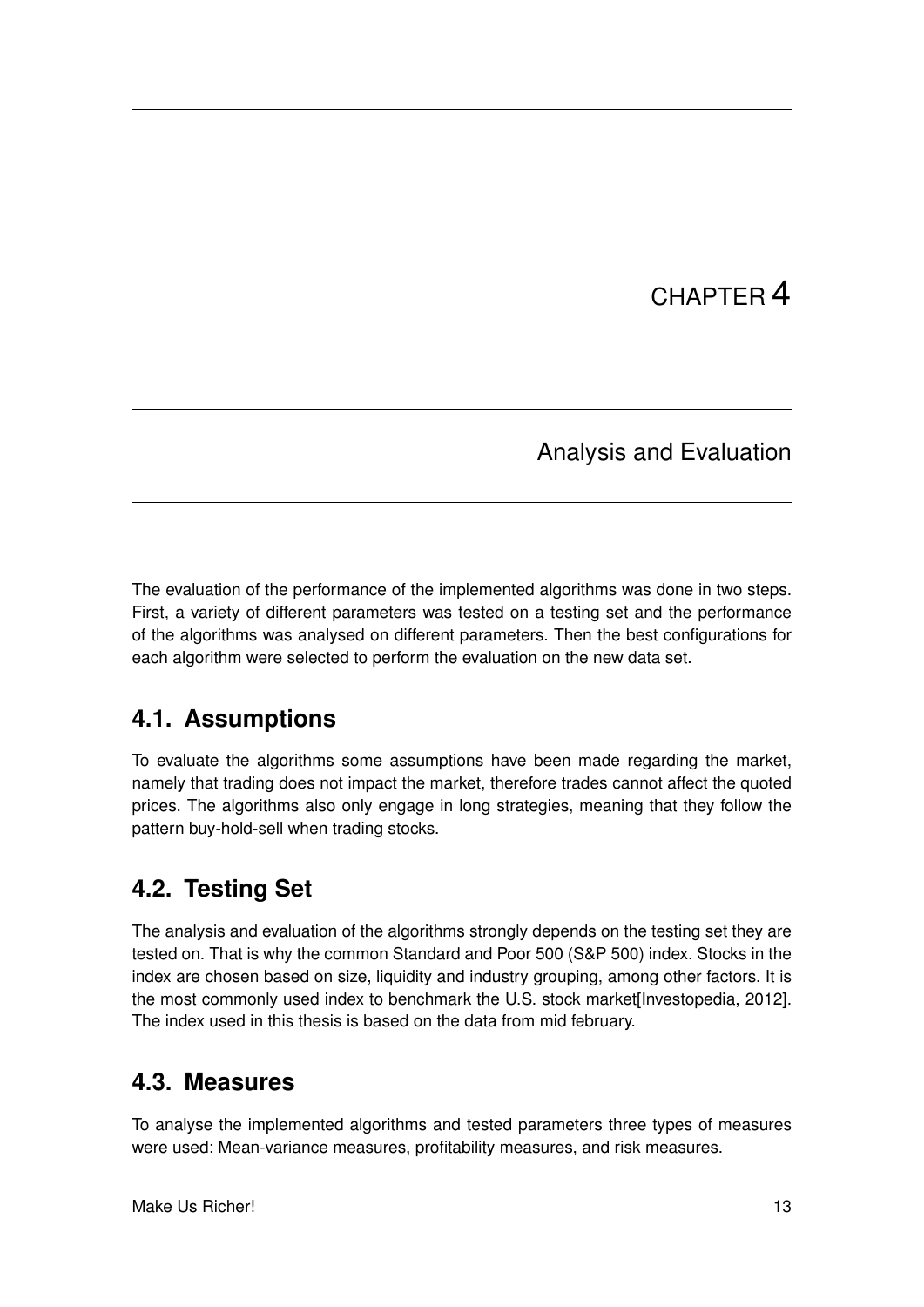#### **4.3.1. Mean-Variance Measures**

The mean-variance measures are used for the statistical analysis of the asset-returns.

#### **Mean**

The mean is the first moment of a distribution and describes its central tendency. The mean is directly related to the profitability of the algorithms, therefore a high mean is prefered.

#### **Standard Deviation**

The standard deviation is a measure for risk and uncertanity of an algorithm, as it tells us how much it tends to deviate from the expected return. It is calculated as the square root of the variance, which measures the deviation of the data points from the mean.

#### **Skewness**

The third moment of a distribution measures the amount of asymmetry of a distribution. Negative skewness leads to a higher mean as in Figure 4.1 and therefore to more profit, but Holton [2003] argues that a negative skewness leads to more risk.



Figure 4.1.: Skewness moves the mean[Wikipedia, 2012]

#### **Kurtosis**

Kurtosis describes the "peakedness" relative to the normal distribution. The standard normal distribution has a value of three[Brown, 2011]. A kurtosis smaller than the normal distribution will lead to a flatter curve, which means that values close to the mean are more likely to occur, and values bigger than the normal distribution will lead to a more peaked curve, which means that the probability of values close to the mean drop more rapidly. A strategy with a negative kurtosis is therefore more stable around the mean.

#### **4.3.2. Profitability Measures**

The profitability is measured using the logarithmic and excess returns. The logarithmic return is calculated with

```
return = ln(return).
```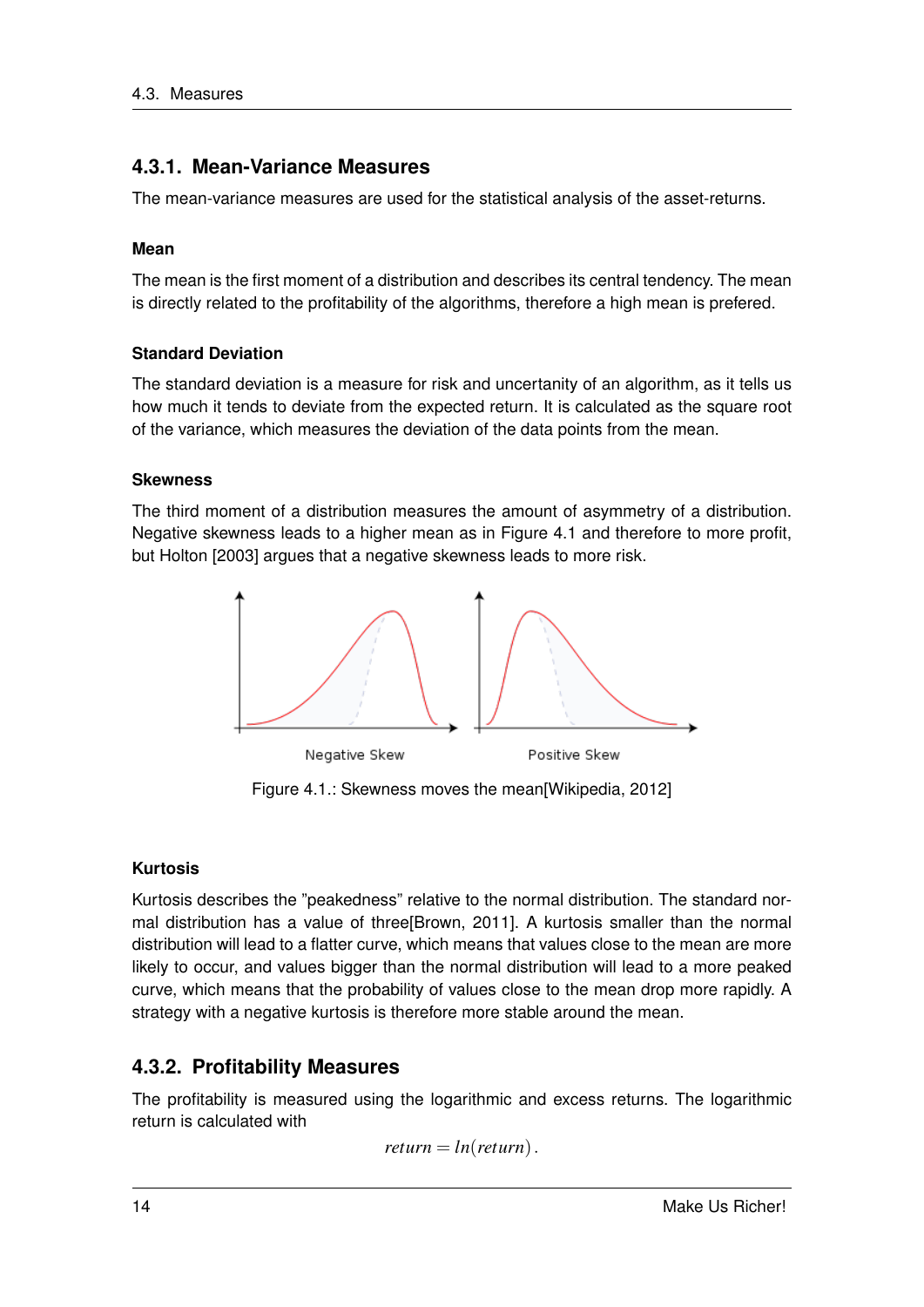The excess return is the difference of the monthly return of the asset and the return of the reference index (S&P 500):

*excess return* = *asset return*−*index return*

### **4.3.3. Risk Measures**

As a measure of risk, the monthly and yearly volatility is used. The volatility describes how much the values of an asset change over a period of time. A strategy with a high volatility is therefore riskier than a strategy with a smaller one.

To put this number into perspective we compare it to the return that an algorithm produces. For this the Risk Return Ratio (RRR) is used. It is defined as:

> $RRR = \frac{1 - \frac{return_{max} - return_{max}}{return_{max}}}{\frac{right}{\frac{right}{} + \frac{right} - risk}{}$ 1− *riskmin*−*risk riskmin*

An ideal strategy has a RRR of 1, having the highest return and the lowest risk associated with it.

## **4.4. Analysis**

The strategies described in Section 3.2 were analysed over the period of three and a half years starting on January 1, 2009 and ending on June 1, 2012. This period was chosen to exclude the year of the financial crisis, which occured in the year 2008. The complete analysis with all the parameters chosen can be found in Appendix A.3.

### **4.4.1. SimpleLinReg**

The linear regression strategy was analysed with different window sizes for the rolling ordinary least squares method and different number of dependent variables, which were chosen randomly. Due to the random nature of the selection, each configuration was ran 30 times and the evaluation then used the average values of all these runs. Because this generates a huge number of iterations when run on the S&P 500, which would not have finished in time the analysis was performed on the S&P 100 only.

In Table 4.1 the ten best strategies have been listed. As one can see *SimpleLinReg*15,<sup>3</sup> has the best RRR combined with the skewness closest to zero. The still very small RRR can be explained with the very small volatility some less performant strategies produced.

The strategies *SimpleLinReg*15,3, *SimpleLinReg*17,3, *SimpleLinReg*19,<sup>3</sup> and *SimpleLinReg*27,<sup>5</sup> have been chosen for evaluation.

### **4.4.2. Cointegration Agents**

The cointegration agents all trade only two stocks simultaneously. To analyse the performance of these agents, 300 unique pairs of stocks were chosen randomly at first and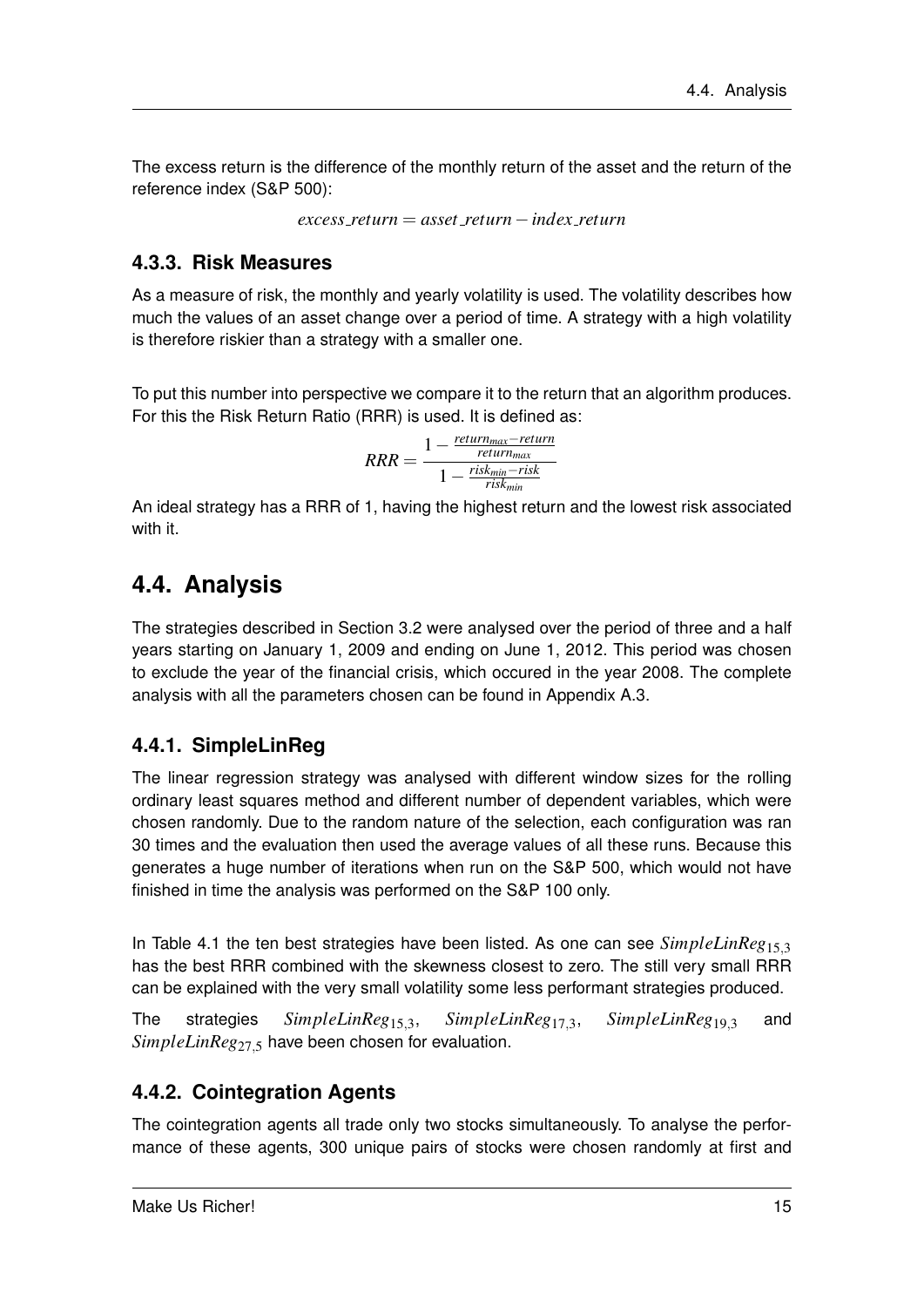

Figure 4.2.: Assets of *SimpleLinReg*<sub>15,3</sub> and the reference index

then from the set of stocks that are cointegrated over the complete timeframe the data is available. Both approaches generated results for only about 1% of the pairs, as we do not trade if the assets are not cointegrated. Therefore averaging the results does not provide significant results, but gives only an idea about the performance of the implemented strategies.

#### **SimpleCoint**

The performance of this agent was analysed with different thresholds *t*. The upper and lower threshold was chosen relative to the simple moving average (SMA) as  $(1+t) \cdot SMA$ and (1−*t*)· *SMA* respectively. No value of *t* let to profit, but strategies *SimpleCoint*0.<sup>1</sup> and *SimpleCoint*0.<sup>2</sup> had the best combination of RRR, skewness and kurtosis, so they were chosen for analysis on the new data. The complete analysis can be found in Table A.3.

#### **SimpleCointBoll**

The bollinger bands have two parameters, the number of periods N and the number of standard deviations K. To analyse this agent, N was fixed at the typical value and K was varied. Table A.4 shows the complete data from the analysis. Some exponential profits as well as losses were encountered which on average result in the numbers shown. For anal-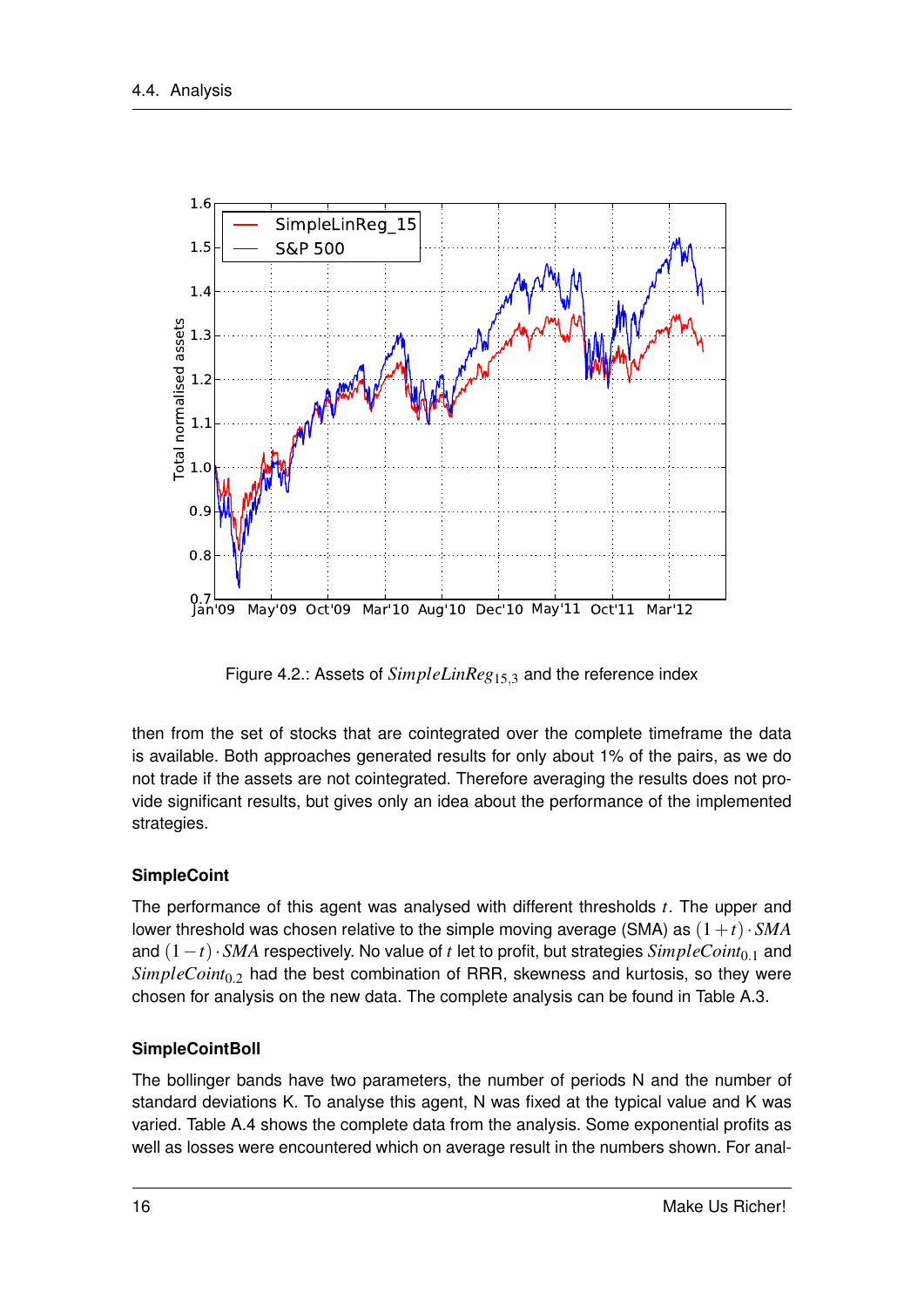| name                          | return (%) | $\bar{x}$ (10 <sup>-5</sup> ) | $(10^{-3})$<br>σ | skew.   | kur. | vol. yearly | <b>RRR</b> |
|-------------------------------|------------|-------------------------------|------------------|---------|------|-------------|------------|
| <b>S&amp;P 500</b>            | 37.15      | 36.74                         | 13.9             | $-0.24$ | 3.13 | 0.097       | 0.049      |
| SimpleLinReg <sub>15.3</sub>  | 26.35      | 26.99                         | 9.10             | $-0.23$ | 3.85 | 0.088       | 0.038      |
| Simple LinReg <sub>15.5</sub> | 16.14      | 17.31                         | 7.58             | $-0.28$ | 3.92 | 0.068       | 0.030      |
| SimpleLinReg <sub>17.3</sub>  | 25.59      | 26.17                         | 9.17             | $-0.20$ | 3.94 | 0.09        | 0.036      |
| SimpleLinReg <sub>19.3</sub>  | 21.86      | 22.76                         | 9.27             | $-0.29$ | 3.84 | 0.069       | 0.041      |
| SimpleLinReg <sub>21,3</sub>  | 19.46      | 20.51                         | 9.44             | $-0.26$ | 4.23 | 0.075       | 0.033      |
| SimpleLinReg <sub>21.5</sub>  | 12.50      | 13.61                         | 8.13             | $-0.35$ | 4.1  | 0.058       | 0.027      |
| SimpleLinReg <sub>25.3</sub>  | 20.96      | 21.74                         | 9.75             | $-0.31$ | 3.98 | 0.07        | 0.038      |
| SimpleLinReg <sub>25.5</sub>  | 11.78      | 12.84                         | 8.12             | $-0.35$ | 3.99 | 0.052       | 0.029      |
| SimpleLinReg <sub>27,3</sub>  | 19.95      | 21.02                         | 9.69             | $-0.29$ | 4.06 | 0.067       | 0.038      |
| SimpleLinReg <sub>27.5</sub>  | 13.01      | 14.15                         | 8.25             | $-0.28$ | 4.5  | 0.049       | 0.034      |

Table 4.1.: The best Linear Regression Strategies

ysis the strategies *SimpleCointBoll*1.<sup>0</sup> and *SimpleCointBoll*1.<sup>5</sup> were chosen. This was based on a first run of analysis which produced astronomically big numbers. The values were appended to the table in the appendix.

#### **SimpleCointMiM**

As this agent relies on the fact, that cointegrated assets move as their average, strongly tied asset prices are required. Therefore it is analysed how many days need to be considered when testing for cointegration, to get a meaningful result. Due to lots of losses occuring during testing, an agent was implemented and evaluated that inverts the signals of the regular SimpleCointMiM agent. The results are shown in Table A.2. The RRR could not be calculated for the Meet-in-the-Middle strategies as the framework did not provide any yearly volatility measures. The reason for this could not been determined.

For the evaluation the strategies *SimpleCointMiM*180, *SimpleCointMiM*1260, *SimpleCointMiMInv*180, and *SimpleCointMiMInv*<sup>1080</sup> were chosen.

## **4.5. Evaluation**

The selected strategies from Section 4.4 are evaluated on new data, to see if the parameters that performed best on the reference data still perform well on new data. The timeframe is chosen from June 1, 2012 until December 17, 2012. For the linear regression strategies again the S%P 100 index was used for evaluation. The cointegration strategies used 500 randomly selected pairs of stocks that are cointegrated in the timeframe from January 2, 2001 until December 17, 2012.

Even though the *SimpleCoint* agents used the same timeframe as the *SimpleCointBoll* agents, the *SimpleCoint*0.<sup>1</sup> agent did not find any cointegrated pair of assets among his set and the *SimpleCoint*0.<sup>2</sup> agent found only one. In comparison, the *SimpleCointBoll* agents both found more than 50 pairs to be cointegrated.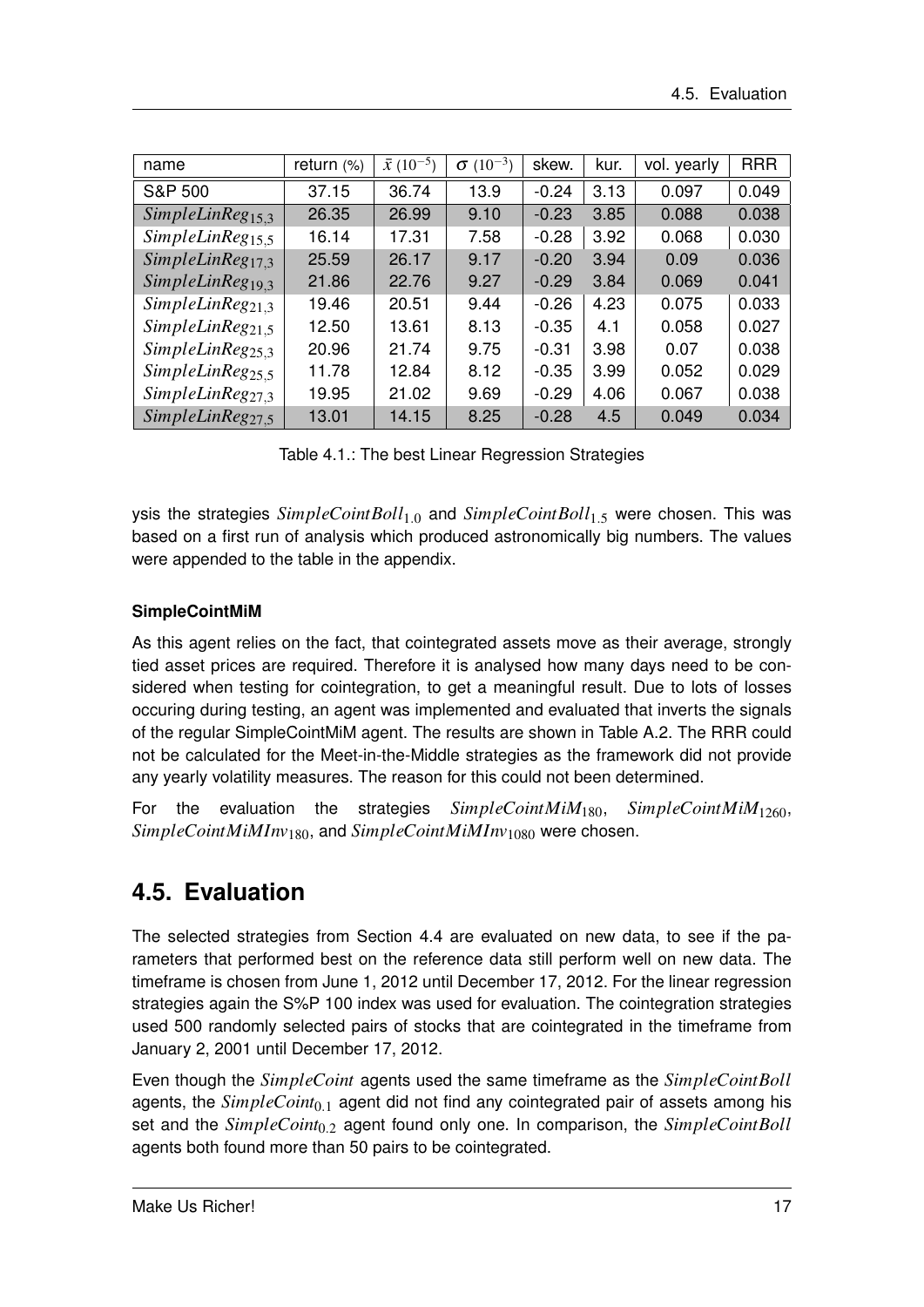| name                              | return $(\%)$ | $\bar{x}$ (10 <sup>-5</sup> ) | $\sigma$ (10 <sup>-3</sup> ) | skew.   | kur.    | vol. yearly | <b>RRR</b> |
|-----------------------------------|---------------|-------------------------------|------------------------------|---------|---------|-------------|------------|
| <b>S&amp;P 500</b>                | 37.15         | 36.74                         | 13.9                         | $-0.24$ | 3.13    | 0.097       | 0.85       |
| $SimpleCoint_{0.1}$               | $-5.06$       | $-83.76$                      | 5.39                         | $-1.34$ | 6.33    | 0.083       | $-0.14$    |
| $SimpleCoint_{0.2}$               | $-10.31$      | $-29.2$                       | 599                          | $-0.23$ | 5.34    | 0.21        | $-0.11$    |
| SimpleCointBoll <sub>1.0</sub>    | $-0.72$       | $-259$                        | 9.43                         | $-1.87$ | 8.95    | 0.38        | $-0.026$   |
| $SimpleCointBoll_{1.5}$ -0.63     | $-162$        | 8.12                          | $-2.60$                      | 13.94   | 0.27    | $-0.032$    |            |
| SimpleCointMim <sub>180</sub>     | $-1.48$       | $-344$                        | 6.24                         | $-0.46$ | 0.34    | 0.0         | 0.0        |
| $SimpleCointM$ im <sub>900</sub>  | $-4.51$       | 562                           | 20.2                         | $-0.22$ | 0.0054  | 0.0         | 0.0        |
| SimpleCointMin <sub>1260</sub>    | $-4.37$       | 49.02                         | 18.04                        | $-0.26$ | $-0.53$ | 0.0         | 0.0        |
| SimpleCointMin <sub>1620</sub>    | $-1.85$       | $-315$                        | 6.46                         | $-0.37$ | 0.63    | 0.0         | 0.0        |
| SimpleCointMimInv <sub>180</sub>  | 9.13          | $-7.23$                       | 32.71                        | $-0.42$ | 1.12    | 0.0         | 0.0        |
| $SimpleCointMimInv_{540}$         | $-7.29$       | $-879$                        | 30.19                        | $-0.49$ | 1.25    | 0.0         | 0.0        |
| SimpleCointMimInv <sub>1080</sub> | 1.66          | 543                           | 13.55                        | 0.82    | 0.0     | 0.0         | 0.0        |
| SimpleCointMimInv <sub>1440</sub> | $-8.66$       | -1057                         | 17.72                        | $-0.63$ | 1.07    | 0.0         | 0.0        |

Table 4.2.: The best Cointegration Strategies

The Table 4.3 shows the results of the evaluation on the new data. The RRR has been calculated with the monthly volatility this time, as the timeframe is much shorter. The complete evaluation can be found in Table A.5.

Even though the return of the *SimpleCointMimInv*<sup>1080</sup> strategy is the highest, this value is based on one very high value and not on a good average performance. Also the volatility can not be calculated, which does not allow a direct comparison with the other strategies. Based on the RRR, the overall best strategy is *SimpleLinReg*17,3. As can be seen in Figure 4.3 this strategy does not outperform the S&P 500 index.

| name                              | return $(\%)$ | $\bar{x}$ (10 <sup>-5</sup> ) | $(10^{-3})$<br>$\sigma$ | skew.    | kur.    | vol. monthly | <b>RRR</b> |
|-----------------------------------|---------------|-------------------------------|-------------------------|----------|---------|--------------|------------|
| <b>S&amp;P 500</b>                | 11.92         | 82.79                         | 8.23                    | 0.14     | 1.12    | 0.03         | 0.13       |
| SimpleLinReg <sub>15,3</sub>      | 7.29          | 51.69                         | 5.83                    | $-0.015$ | 1.89    | 0.018        | 0.14       |
| SimpleLinReg <sub>17.3</sub>      | 7.75          | 54.85                         | 5.86                    | $-0.058$ | 1.84    | 0.017        | 0.15       |
| SimpleLinReg <sub>19,3</sub>      | 7.72          | 54.60                         | 5.98                    | $-0.065$ | 1.83    | 0.018        | 0.15       |
| SimpleLinReg <sub>27.5</sub>      | 5.18          | 37.09                         | 5.03                    | $-0.15$  | 2.52    | 0.013        | 0.13       |
| $SimpleCoint_{0.2}$               | $-21.02$      | $-173$                        | 5.16                    | $-1.37$  | 1.91    | 0.058        | $-0.12$    |
| SimpleCointBoll <sub>1.0</sub>    | -40           | $-559$                        | 13.47                   | $-1.6$   | 4.71    | 0.11         | $-0.12$    |
| SimpleCointBoll <sub>1.5</sub>    | $-30.45$      | $-347$                        | 11.54                   | $-2.35$  | 9.85    | 0.086        | $-0.12$    |
| SimpleCointMim <sub>180</sub>     | $-4.32$       | -476                          | 9.70                    | $-0.39$  | 0.35    | 0.0          | 0.0        |
| SimpleCointMin <sub>1260</sub>    | $-6.22$       | $-919$                        | 17.25                   | $-0.5$   | 1.22    | 0.0          | 0.0        |
| SimpleCointMimInv <sub>180</sub>  | $-0.23$       | $-208$                        | 4.14                    | $-0.032$ | $-0.21$ | 0.0          | 0.0        |
| SimpleCointMimInv <sub>1080</sub> | 39.25         | 1115                          | 59.92                   | $-0.71$  | 0.01    | 0.0          | 0.0        |

Table 4.3.: Analysed Strategies on new Data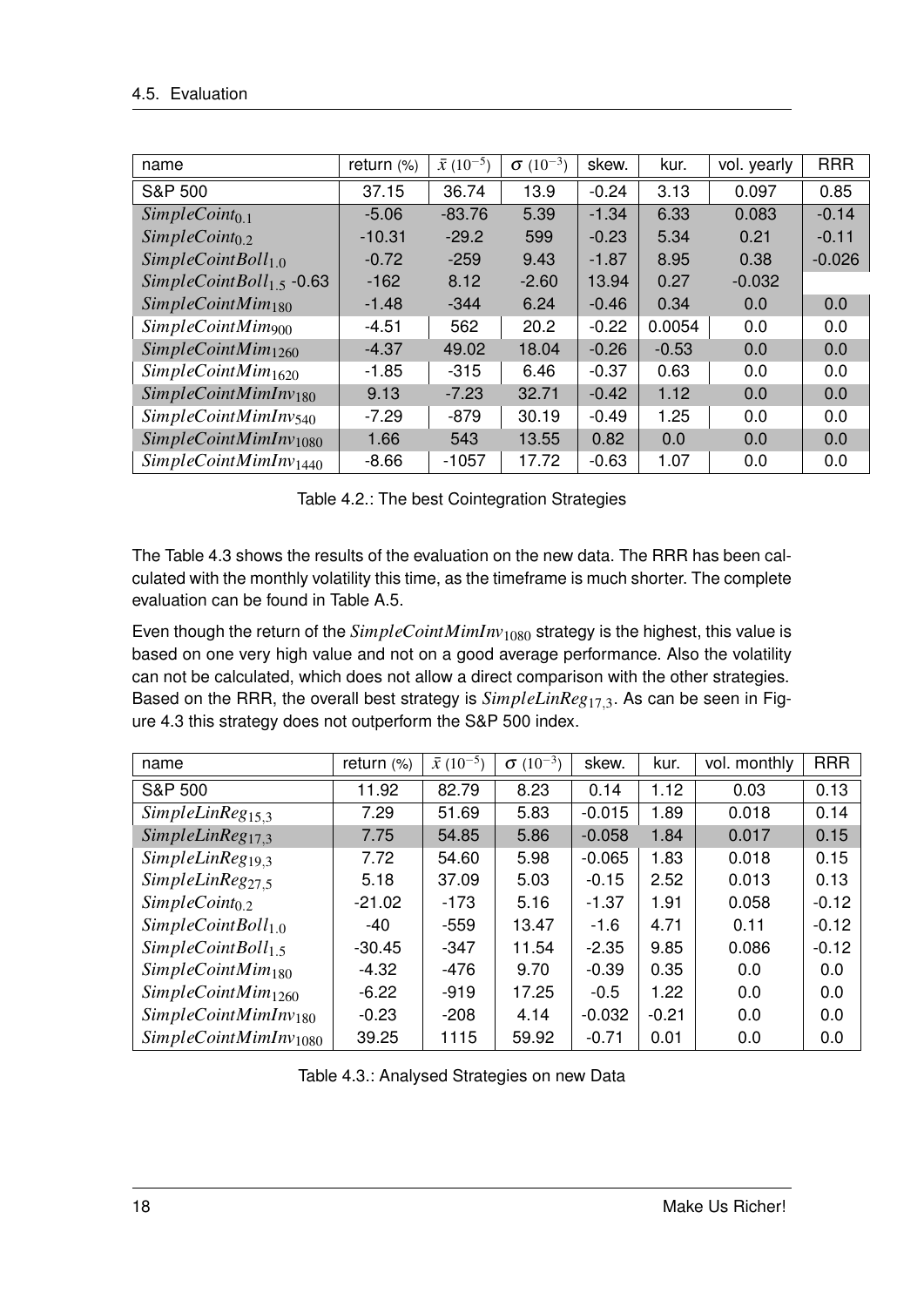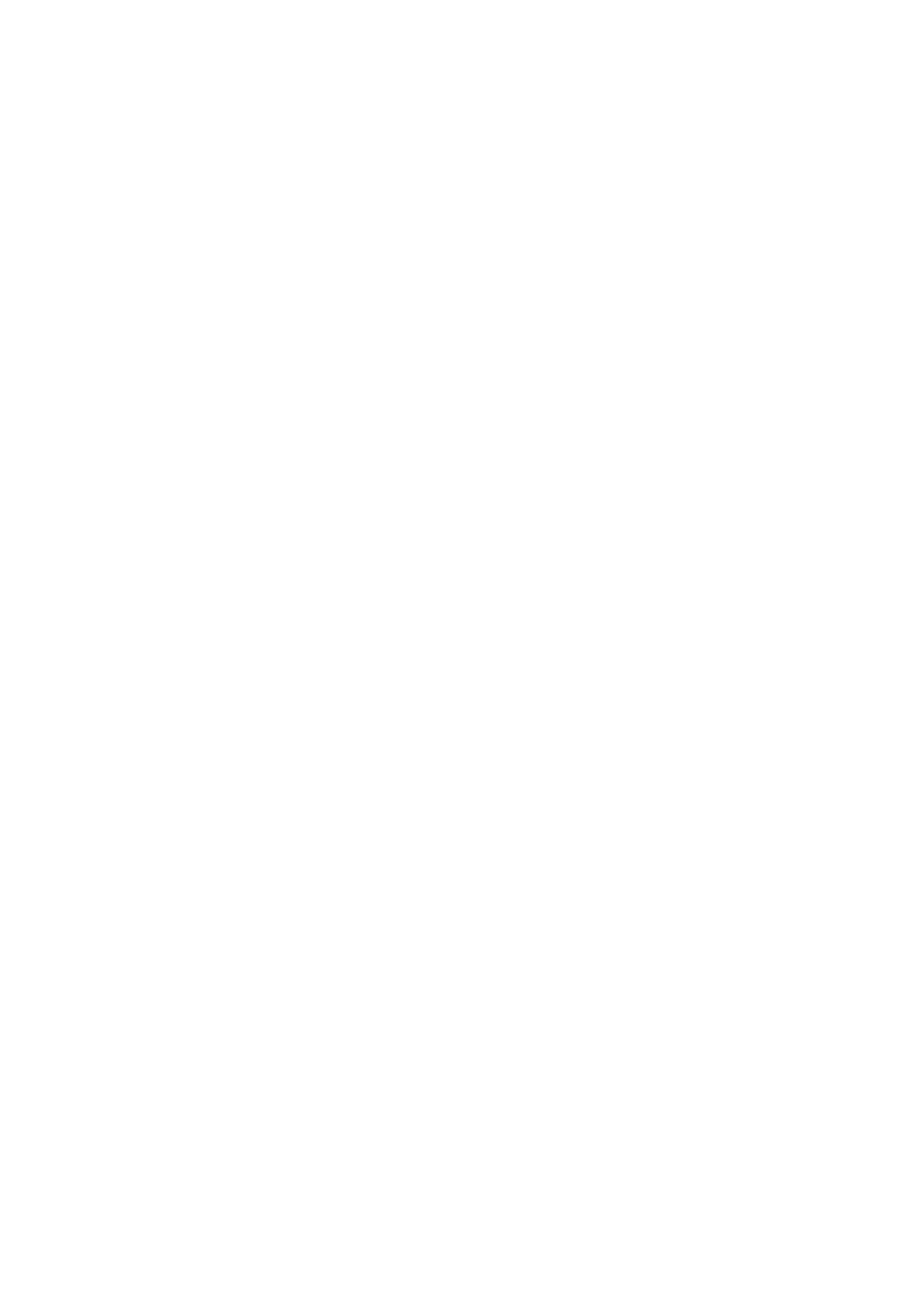# CHAPTER 5

## Conclusion

The goal of this thesis was to make the already developed framework more realistic by introducing transaction costs and budget constraints and also to implement more complex market models to make trading decisions. Evaluating these strategies led to the conclusion that something something something

# **5.1. Outlook**

Even though the framework was improved, there is still room for more.

It is still only possible to hold long positions, with which a certain risk is associated. Implementing short selling would therefore be a desirable addition, to also be able to profit from falling prices.

Further work might want to look into the Black-Scholes model[Fischer Black, 1973] as it implies that there is only one right price for an option. Another direction would be implementing other artificial intelligence techniques like artificial neural networks or support vector machines.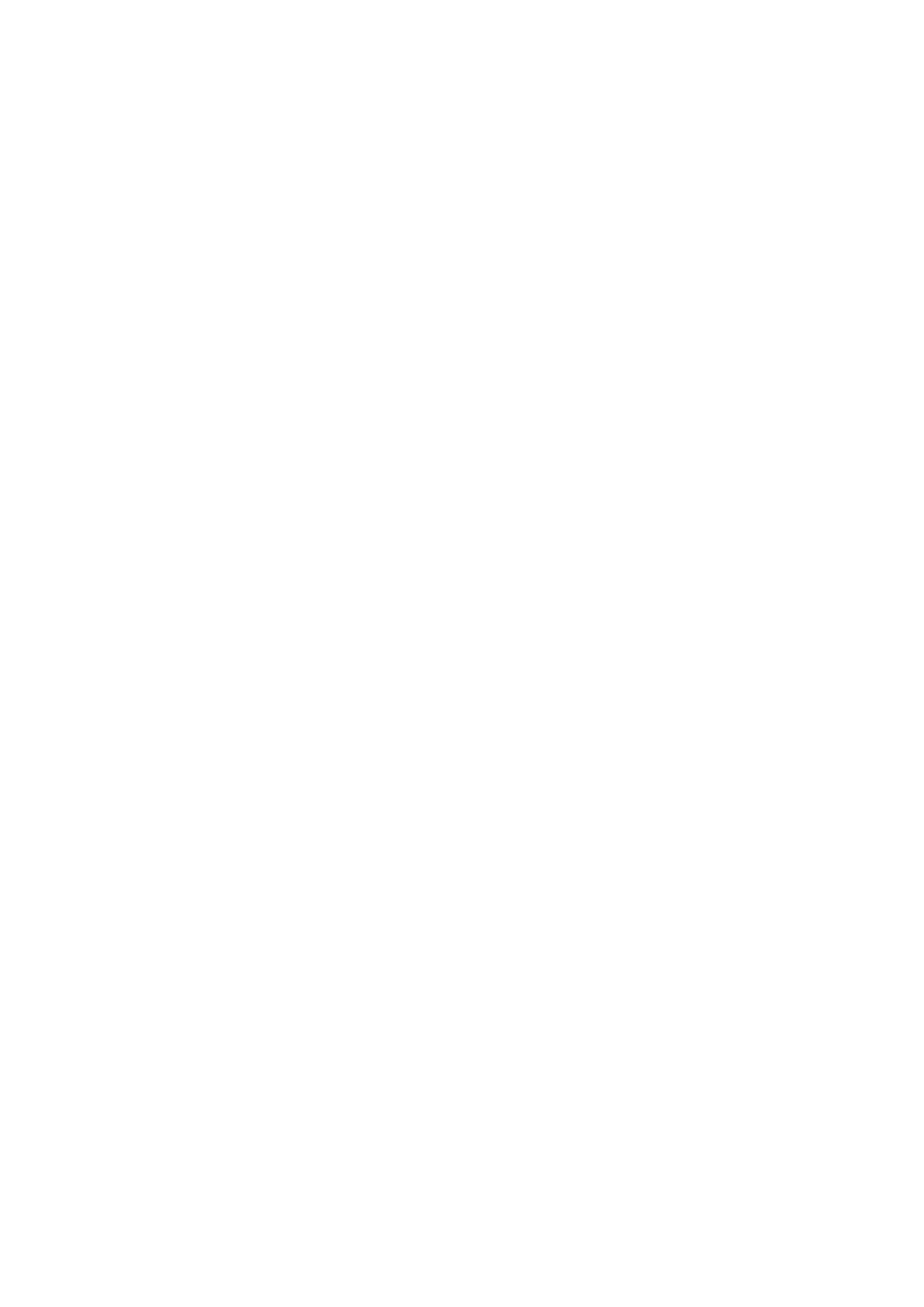# APPENDIX A

### Appendix

## **A.1. Installation**

To use the framework some python packages need to be installed. The following command installs all the required software on an Ubuntu system using the package manager:

```
1 sudo apt−get install python python-numpy python-scipy python-matplotlib<br>2 python-dateutil
    python-dateutil
```
There are some additional python specific packages that are needed to be installed. This can be done with a python package manager, such as pip:

```
sudo apt-get in stall python-pip
```
With the package manager now the additional packages can be installed:

```
sudo pip in stall nose pandas pytz
```
With all this packages installed, the framework can now be used. For easier usage it is recommended to install iPython, an interactive python shell:

```
sudo apt-get install ipython-notebook
```
## **A.2. How To Use**

There are two different ways to use the framework. One way is to use the command line interface (CLI), the other is to use the iPython shell.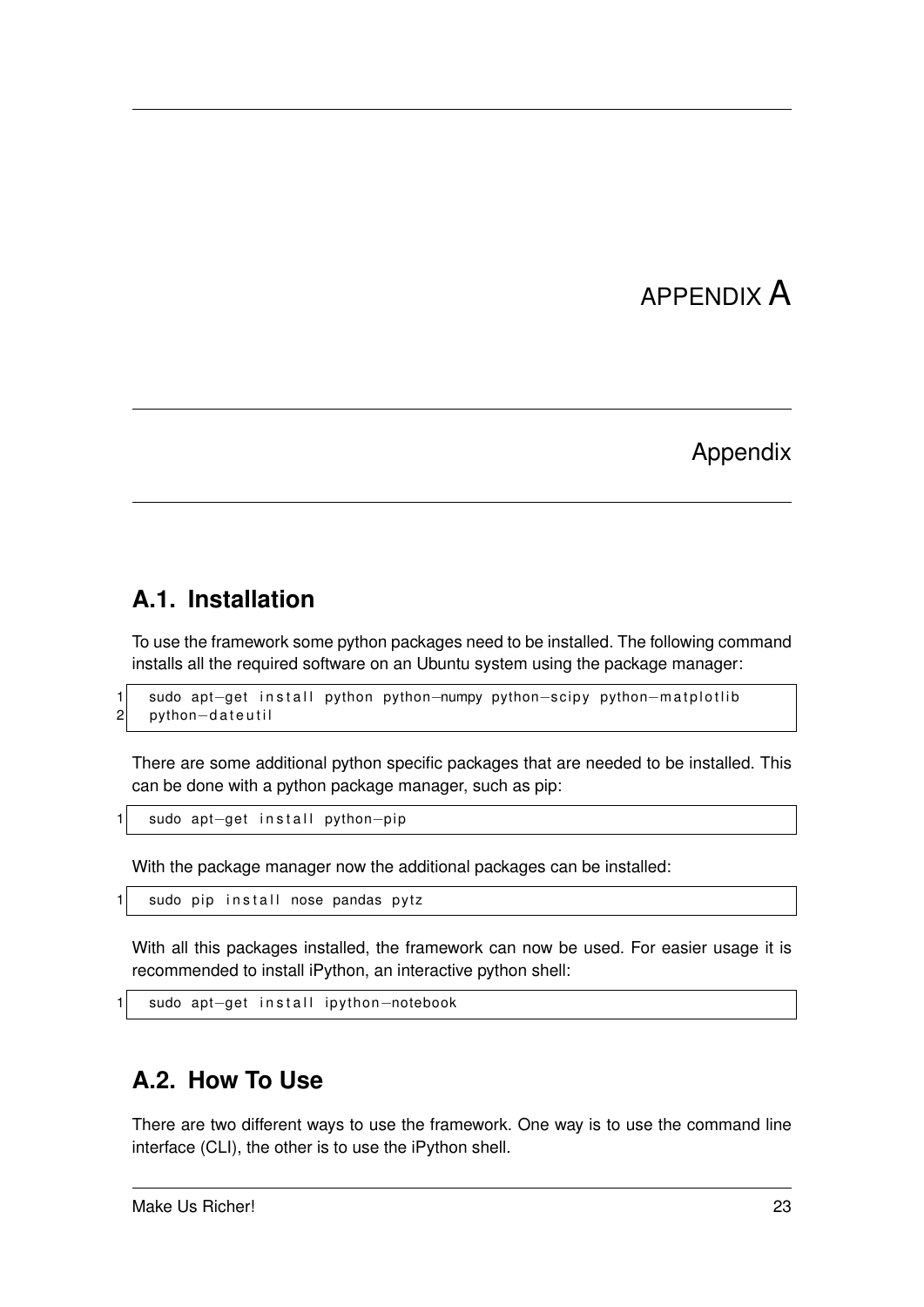## **A.2.1. CLI**

The framework provides a command line interface that allows an easy evaluation of a strategy. The CLI offers a help menu, that explains all the options:

```
1 python makeUsRicher–cli.py −h
```
There are default values set for all the options except the stocks. The stocks can be set individually or load the S&P 100 or the S&P 500 directly.

```
1 python makeUsRicher–cli.py −t 'BHI' −t 'JNJ'<br>2 python makeUsRicher–cli.py −t 'load_100'
2 python makeUsRicher–cli.py -t 'load_100'<br>3 python makeUsRicher–cli.py -t 'load_all'
      python makeUsRicher-cli.py -t 'load_all'
```
### **A.2.2. iPython**

To use the framework with iPython, run the following command in the python subfolder:

```
i python run. py -i
```
In the interactive shell that opens, the following command executes the simulation and provides an object with the data for further analysis and plotting:

```
1 analysis = run ('SimpleLinReg', ['BHI', 'JNJ'], '2012-01-01', '2012-06-01', 100000, 0.2)
      100000, 0.23 analysis.plot_asset()
4 analysis.plot_excess()
5 plt . show ()
```
This will simulate the SimpleLinReg strategy on the stocks of Baker Hughes Incorporation and Johnson & Johnson during the five months from January 1, 2012 to June 1, 2012 with a starting balance of 100000 and using 20% of the remaining money in each trade.

## **A.3. Statistics**

This chapter contains the complete data of all the simulations.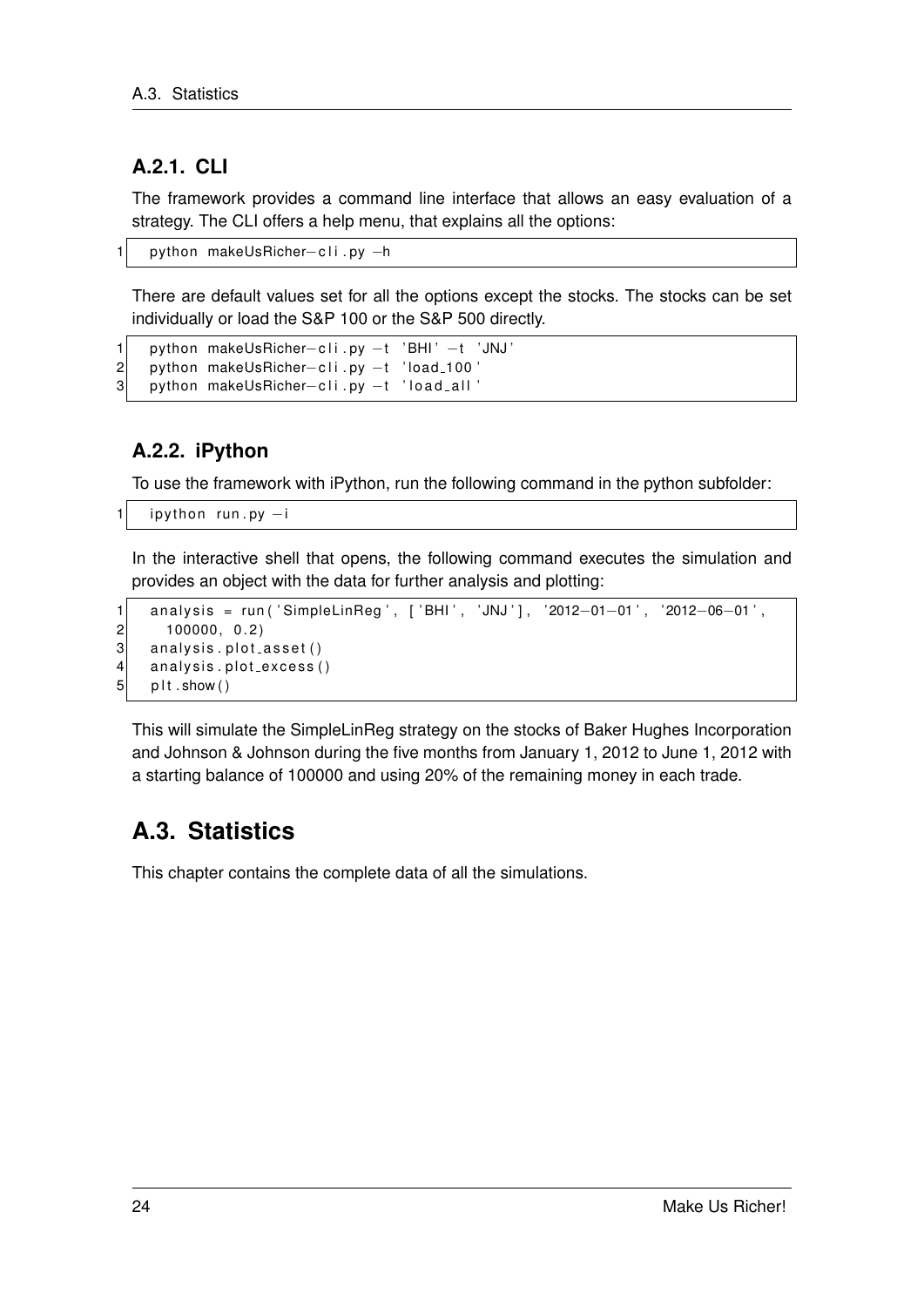| C      |  |
|--------|--|
| ō<br>n |  |
|        |  |

| name                          | return $(\%)$ | mean $(10^{-5})$ | var. $(10^{-5})$ | std. $(10^{-3})$ | skew.   | kur. | vol. monthly | vol. yearly | <b>RRR</b> |
|-------------------------------|---------------|------------------|------------------|------------------|---------|------|--------------|-------------|------------|
| <b>S&amp;P 500</b>            | 37.15         | 36.74            | 19.35            | 13.9             | $-0.24$ | 3.13 | 0.069        | 0.097       | 0.049      |
| SimpleLinReg <sub>15,3</sub>  | 26.35         | 26.99            | 8.30             | 9.10             | $-0.23$ | 3.85 | 0.047        | 0.088       | 0.038      |
| SimpleLinReg <sub>15,5</sub>  | 16.14         | 17.31            | 5.76             | 7.58             | $-0.28$ | 3.92 | 0.04         | 0.068       | 0.030      |
| SimpleLinReg <sub>15.7</sub>  | 11.79         | 12.86            | 4.79             | 6.92             | $-0.25$ | 4.35 | 0.036        | 0.06        | 0.024      |
| SimpleLinReg <sub>15,9</sub>  | 9.74          | 10.74            | 3.99             | 6.31             | $-0.24$ | 4.48 | 0.032        | 0.055       | 0.023      |
| SimpleLinReg <sub>15,11</sub> | 6.51          | 7.30             | 3.53             | 5.94             | $-0.25$ | 4.41 | 0.031        | 0.043       | 0.019      |
| SimpleLinReg <sub>15,13</sub> | 6.61          | 7.41             | 3.02             | 5.49             | $-0.14$ | 4.69 | 0.028        | 0.04        | 0.021      |
| SimpleLinReg <sub>15,15</sub> | $-0.17$       | $-0.39$          | 0.89             | 1.51             | $-0.05$ | 2.15 | 0.0073       | 0.015       | $-0.0015$  |
| SimpleLinReg <sub>17.3</sub>  | 25.59         | 26.17            | 8.43             | 9.17             | $-0.20$ | 3.94 | 0.049        | 0.09        | 0.036      |
| SimpleLinReg <sub>17,5</sub>  | 15.17         | 16.3             | 6.09             | 7.8              | $-0.25$ | 4.05 | 0.041        | 0.072       | 0.027      |
| SimpleLinReg <sub>17,7</sub>  | 10.87         | 11.93            | 4.85             | 6.96             | $-0.26$ | 4.09 | 0.036        | 0.059       | 0.024      |
| SimpleLinReg <sub>17.9</sub>  | 9.08          | 9.99             | 4.19             | 6.47             | $-0.21$ | 4.26 | 0.038        | 0.062       | 0.019      |
| SimpleLinReg <sub>17,11</sub> | 6.96          | 7.78             | 3.62             | 6.01             | $-0.24$ | 4.13 | 0.031        | 0.05        | 0.018      |
| SimpleLinReg <sub>17,13</sub> | 6.67          | 7.47             | 3.29             | 5.73             | $-0.20$ | 4.22 | 0.029        | 0.045       | 0.019      |
| SimpleLinReg <sub>17,15</sub> | 4.4           | 4.95             | 2.83             | 5.32             | $-0.19$ | 4.9  | 0.027        | 0.037       | 0.015      |
| SimpleLinReg <sub>17,17</sub> | 0.73          | 0.656            | 1.92             | 3.34             | 0.05    | 6.68 | 0.017        | 0.028       | 0.0033     |
| SimpleLinReg <sub>17,19</sub> | $-0.48$       | $-0.598$         | 0.166            | 0.0325           | $-0.07$ | 1.08 | 0.0015       | 0.0047      | $-0.013$   |
| SimpleLinReg <sub>19,3</sub>  | 21.86         | 22.76            | 8.61             | 9.27             | $-0.29$ | 3.84 | 0.048        | 0.069       | 0.041      |
| SimpleLinReg <sub>19,5</sub>  | 11.98         | 13.05            | 6.32             | 7.94             | $-0.33$ | 4    | 0.041        | 0.064       | 0.024      |
| SimpleLinReg <sub>19,7</sub>  | 8.05          | 8.95             | 4.96             | 7.04             | $-0.31$ | 4.16 | 0.037        | 0.058       | 0.018      |
| SimpleLinReg <sub>19.9</sub>  | 6.48          | 7.27             | 4.15             | 6.44             | $-0.3$  | 4.15 | 0.034        | 0.056       | 0.015      |
| SimpleLinReg <sub>19,11</sub> | 5.57          | 6.23             | 3.65             | 6.04             | $-0.24$ | 4.43 | 0.031        | 0.049       | 0.014      |
| SimpleLinReg <sub>19,13</sub> | 4.56          | 5.15             | 3.30             | 5.74             | $-0.21$ | 4.41 | 0.03         | 0.044       | 0.013      |
| SimpleLinReg <sub>19,15</sub> | 4.90          | 5.52             | 3.11             | 5.57             | $-0.19$ | 4.70 | 0.028        | 0.043       | 0.015      |
| SimpleLinReg <sub>19,17</sub> | 3.77          | 4.27             | 2.8              | 5.28             | $-0.20$ | 4.78 | 0.027        | 0.037       | 0.013      |
| SimpleLinReg <sub>19,19</sub> | 0.24          | 0.0565           | 1.48             | 2.7              | 0.01    | 3.98 | 0.014        | 0.031       | 0.00099    |

Table A.1.: Complete Linear Regression Analysis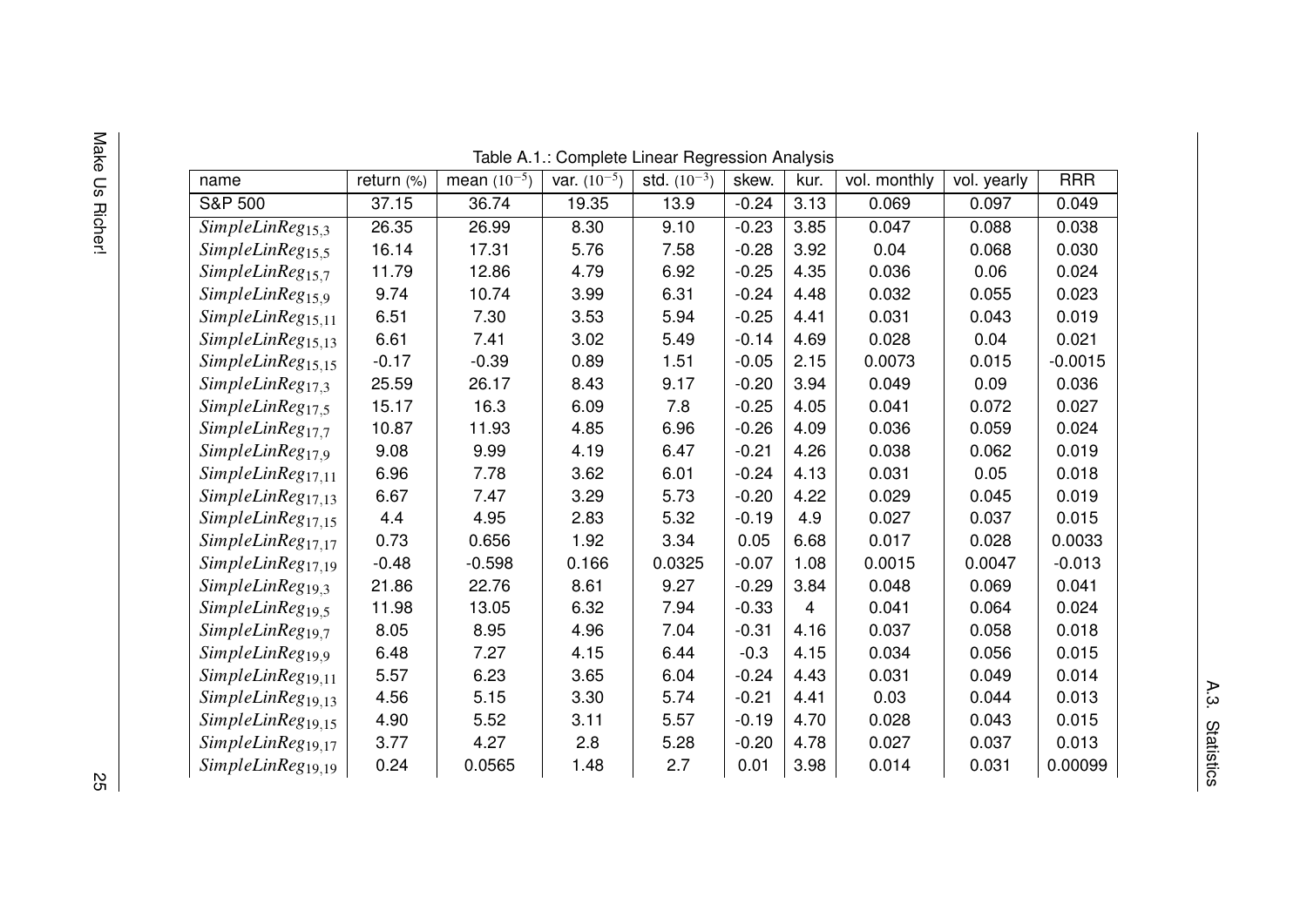|                                  |               |                  | Table A.1.: Complete Linear Regression Analysis |                  |         |      |              |             |            |
|----------------------------------|---------------|------------------|-------------------------------------------------|------------------|---------|------|--------------|-------------|------------|
| name                             | return $(\%)$ | mean $(10^{-5})$ | var. $(10^{-5})$                                | std. $(10^{-3})$ | skew.   | kur. | vol. monthly | vol. yearly | <b>RRR</b> |
| $\overline{SimpleLinReg}_{21,3}$ | 19.46         | 20.51            | 8.93                                            | 9.44             | $-0.26$ | 4.23 | 0.048        | 0.075       | 0.033      |
| SimpleLinReg <sub>21,5</sub>     | 12.50         | 13.61            | 6.63                                            | 8.13             | $-0.35$ | 4.1  | 0.042        | 0.058       | 0.027      |
| SimpleLinReg <sub>21,7</sub>     | 8.16          | 9.07             | 4.86                                            | 6.97             | $-0.31$ | 3.72 | 0.036        | 0.052       | 0.02       |
| SimpleLinReg <sub>21,9</sub>     | 4.69          | 5.27             | 4.21                                            | 6.49             | $-0.36$ | 4.09 | 0.033        | 0.047       | 0.013      |
| SimpleLinReg <sub>21,11</sub>    | 3.12          | 3.53             | 3.69                                            | 6.07             | $-0.35$ | 4.33 | 0.032        | 0.043       | 0.0092     |
| SimpleLinReg <sub>21,13</sub>    | 3.94          | 4.47             | 3.42                                            | 5.84             | $-0.28$ | 4.56 | 0.030        | 0.046       | 0.011      |
| SimpleLinReg <sub>21,15</sub>    | 3.71          | 4.21             | 3.14                                            | 5.6              | $-0.22$ | 4.69 | 0.029        | 0.044       | 0.011      |
| SimpleLinReg <sub>21,17</sub>    | 4             | 4.52             | 2.95                                            | 5.43             | $-0.20$ | 4.75 | 0.028        | 0.038       | 0.014      |
| SimpleLinReg <sub>21,19</sub>    | 3.6           | 4.06             | 2.74                                            | 5.23             | $-0.19$ | 5.35 | 0.027        | 0.036       | 0.013      |
| SimpleLinReg <sub>25.3</sub>     | 20.96         | 21.74            | 9.53                                            | 9.75             | $-0.31$ | 3.98 | 0.049        | 0.07        | 0.038      |
| SimpleLinReg <sub>25,5</sub>     | 11.78         | 12.84            | 6.62                                            | 8.12             | $-0.35$ | 3.99 | 0.042        | 0.052       | 0.029      |
| $SimpleLinReg_{25,7}$            | 8.07          | 8.94             | 5.26                                            | 7.24             | $-0.29$ | 4.24 | 0.038        | 0.048       | 0.022      |
| SimpleLinReg <sub>25,9</sub>     | 4.31          | 4.87             | 4.35                                            | 6.59             | $-0.33$ | 4    | 0.035        | 0.042       | 0.013      |
| SimpleLinReg <sub>25,11</sub>    | 3.78          | 4.25             | 3.78                                            | 6.15             | $-0.26$ | 4.19 | 0.032        | 0.042       | 0.012      |
| $SimpleLinReg_{25,13}$           | 3.04          | 3.44             | 3.42                                            | 5.84             | $-0.25$ | 4.07 | 0.029        | 0.041       | 0.0095     |
| SimpleLinReg <sub>25,15</sub>    | 3.61          | 4.08             | 3.2                                             | 5.65             | $-0.18$ | 4.38 | 0.029        | 0.040       | 0.011      |
| $SimpleLinReg_{25,17}$           | 3.34          | 3.8              | 2.95                                            | 5.43             | $-0.16$ | 4.36 | 0.028        | 0.037       | 0.011      |
| SimpleLinReg <sub>25,19</sub>    | 2.31          | 2.63             | 2.84                                            | 5.34             | $-0.2$  | 4.61 | 0.027        | 0.034       | 0.0088     |
| SimpleLinReg <sub>27,3</sub>     | 19.95         | 21.02            | 9.4                                             | 9.69             | $-0.29$ | 4.06 | 0.047        | 0.067       | 0.038      |
| SimpleLinReg <sub>27,5</sub>     | 13.01         | 14.15            | 6.83                                            | 8.25             | $-0.28$ | 4.5  | 0.043        | 0.049       | 0.034      |
| SimpleLinReg <sub>27.7</sub>     | 7.25          | 8.01             | 5.21                                            | 7.21             | $-0.33$ | 3.98 | 0.037        | 0.042       | 0.022      |
| $SimpleLinReg_{27,9}$            | 4.62          | 5.17             | 4.29                                            | 6.54             | $-0.30$ | 3.90 | 0.034        | 0.040       | 0.015      |
| $SimpleLinReg_{27,11}$           | 4.42          | 4.99             | 3.86                                            | 6.21             | $-0.28$ | 4.00 | 0.031        | 0.039       | 0.015      |
| SimpleLinReg <sub>27,13</sub>    | 3.46          | 3.91             | 3.56                                            | 5.96             | $-0.25$ | 4.21 | 0.030        | 0.038       | 0.012      |
| SimpleLinReg <sub>27,15</sub>    | 3.20          | 3.59             | 3.28                                            | 5.73             | $-0.21$ | 4.31 | 0.029        | 0.040       | 0.010      |
| $SimpleLinReg_{27,17}$           | 2.32          | 2.63             | 3.01                                            | 5.49             | $-0.16$ | 4.23 | 0.028        | 0.037       | 0.0081     |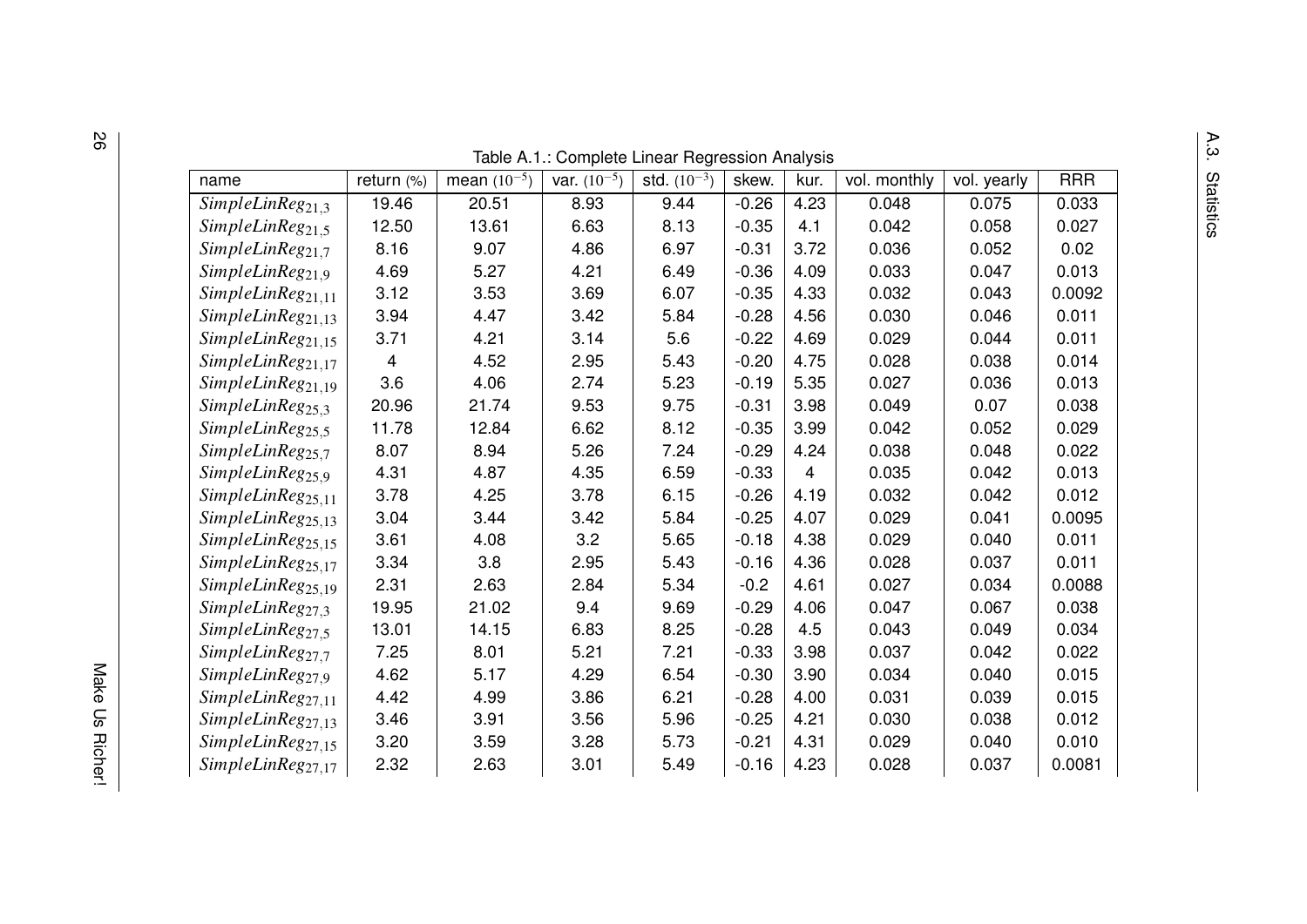| c |  |
|---|--|
| ū |  |
|   |  |

|  |  | Table A.1.: Complete Linear Regression Analysis |  |                                                                                                                                                                                                   |  |
|--|--|-------------------------------------------------|--|---------------------------------------------------------------------------------------------------------------------------------------------------------------------------------------------------|--|
|  |  |                                                 |  | $\left  \right $ roturn (0) $\left  \right $ moon (10-5) $\left  \right $ yor (10-5) $\left $ otd (10-3) $\left  \right $ okow $\left  \right $ kur $\left  \right $ yol monthly $\left  \right $ |  |

| name                                                       | (%<br>return | , $\pm$ mean $(10^{-5})$ | $(10^{-1}$<br>var. | std<br>$(10^{-3})$ | skew. | kur.     | monthly<br>voi. | vearly<br>vol. | <b>RRR</b>    |
|------------------------------------------------------------|--------------|--------------------------|--------------------|--------------------|-------|----------|-----------------|----------------|---------------|
| $\sim$<br>SimpleLinReg <sub>27</sub><br>10<br>. <i>. .</i> | - 01<br>ے.د  | 3.65                     | 2.88               | 5.36               | -0. L | $\Delta$ | 0.027           | 0.038          | $\sim$ $\sim$ |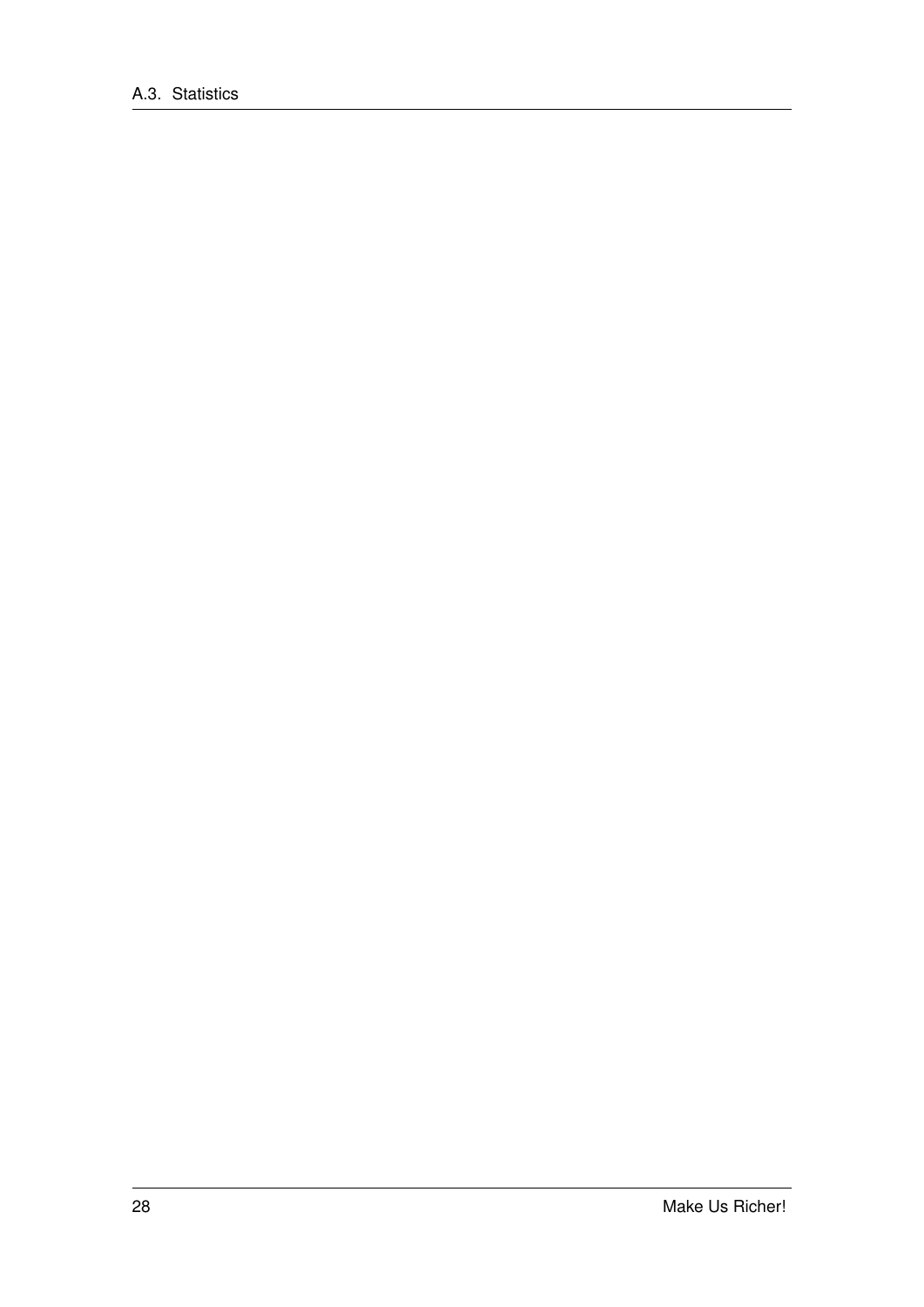| name                              | return (%) | mean $(10^{-5})$ | var. $(10^{-5})$                             | $std. (10^{-3})$ | skew.   | kur.                                                                                                                                                                                                                                                                                                                                                                                                                                                                                                                                                                            | vol. monthly | vol. yearly | <b>RRR</b> |
|-----------------------------------|------------|------------------|----------------------------------------------|------------------|---------|---------------------------------------------------------------------------------------------------------------------------------------------------------------------------------------------------------------------------------------------------------------------------------------------------------------------------------------------------------------------------------------------------------------------------------------------------------------------------------------------------------------------------------------------------------------------------------|--------------|-------------|------------|
| S&P 500                           | 37.15      | 36.74            | 19.35                                        | 13.9             | $-0.24$ |                                                                                                                                                                                                                                                                                                                                                                                                                                                                                                                                                                                 | 0.069        | 0.097       |            |
| SimpleCointMim <sub>180</sub>     | $-1.48$    |                  |                                              |                  |         |                                                                                                                                                                                                                                                                                                                                                                                                                                                                                                                                                                                 |              |             |            |
| SimpleCointMim <sub>360</sub>     | $-8.65$    |                  |                                              |                  |         |                                                                                                                                                                                                                                                                                                                                                                                                                                                                                                                                                                                 |              |             |            |
| SimpleCointMim <sub>720</sub>     | $-18.34$   |                  |                                              |                  |         |                                                                                                                                                                                                                                                                                                                                                                                                                                                                                                                                                                                 |              |             |            |
| SimpleCointMim <sub>900</sub>     | $-4.51$    |                  |                                              |                  |         |                                                                                                                                                                                                                                                                                                                                                                                                                                                                                                                                                                                 |              |             |            |
| $SimpleCointMinimum_{1080}$       | $-5.64$    |                  |                                              |                  |         | $\begin{array}{l l} \hline \pi \cr \hline \sigma \cr \hline \sigma \cr \hline \sigma \cr \hline \sigma \cr \hline \sigma \cr \hline \sigma \cr \hline \sigma \cr \hline \sigma \cr \hline \sigma \cr \hline \sigma \cr \hline \sigma \cr \hline \sigma \cr \hline \sigma \cr \hline \sigma \cr \hline \sigma \cr \hline \sigma \cr \hline \sigma \cr \hline \sigma \cr \hline \sigma \cr \hline \sigma \cr \hline \sigma \cr \hline \sigma \cr \hline \sigma \cr \hline \sigma \cr \hline \sigma \cr \hline \sigma \cr \hline \sigma \cr \hline \sigma \cr \hline \sigma \cr \$ |              |             |            |
| SimpleCointMim <sub>1260</sub>    | $-4.37$    |                  |                                              |                  |         |                                                                                                                                                                                                                                                                                                                                                                                                                                                                                                                                                                                 |              |             |            |
| SimpleCointMim <sub>1440</sub>    | -5.7       |                  |                                              |                  |         |                                                                                                                                                                                                                                                                                                                                                                                                                                                                                                                                                                                 |              |             |            |
| $SimpleCointMinimum_{1620}$       | $-1.85$    |                  |                                              |                  |         |                                                                                                                                                                                                                                                                                                                                                                                                                                                                                                                                                                                 |              |             |            |
| SimpleCointMim <sub>1800</sub>    | $-7.03$    |                  |                                              |                  |         |                                                                                                                                                                                                                                                                                                                                                                                                                                                                                                                                                                                 |              |             |            |
| SimpleCointMim <sub>1980</sub>    | $-5.97$    |                  |                                              |                  |         |                                                                                                                                                                                                                                                                                                                                                                                                                                                                                                                                                                                 |              |             |            |
| SimpleCointMim <sub>2160</sub>    | $-6.48$    |                  |                                              |                  |         |                                                                                                                                                                                                                                                                                                                                                                                                                                                                                                                                                                                 |              |             |            |
| SimpleCointMimInv <sub>180</sub>  | 9.13       |                  |                                              |                  |         |                                                                                                                                                                                                                                                                                                                                                                                                                                                                                                                                                                                 |              |             |            |
| $SimpleCointMinimum_{1860}$       | $-19.97$   |                  |                                              |                  |         |                                                                                                                                                                                                                                                                                                                                                                                                                                                                                                                                                                                 |              |             |            |
| $SimpleCountMinInv_{540}$         | $-7.29$    |                  |                                              |                  |         |                                                                                                                                                                                                                                                                                                                                                                                                                                                                                                                                                                                 |              |             |            |
| SimpleCointMinimumm               | $-9.42$    |                  |                                              |                  |         |                                                                                                                                                                                                                                                                                                                                                                                                                                                                                                                                                                                 |              |             |            |
| SimpleCointMimInv <sub>900</sub>  | $-11.59$   |                  |                                              |                  |         |                                                                                                                                                                                                                                                                                                                                                                                                                                                                                                                                                                                 |              |             |            |
| SimpleCointMimInv <sub>1080</sub> | 1.66       |                  |                                              |                  |         |                                                                                                                                                                                                                                                                                                                                                                                                                                                                                                                                                                                 |              |             |            |
| SimpleCointMimInv <sub>1260</sub> | $-18.56$   |                  |                                              |                  |         |                                                                                                                                                                                                                                                                                                                                                                                                                                                                                                                                                                                 |              |             |            |
| SimpleCointMimInv <sub>1440</sub> | -8.66      |                  |                                              |                  |         |                                                                                                                                                                                                                                                                                                                                                                                                                                                                                                                                                                                 |              |             |            |
| SimpleCointMinimum 1620           | $-9.05$    |                  |                                              |                  |         |                                                                                                                                                                                                                                                                                                                                                                                                                                                                                                                                                                                 |              |             |            |
| SimpleCointMimInv <sub>1800</sub> | $-10.54$   |                  |                                              |                  |         |                                                                                                                                                                                                                                                                                                                                                                                                                                                                                                                                                                                 |              |             |            |
| SimpleCointMimInv <sub>1980</sub> | $-15.32$   |                  |                                              |                  |         |                                                                                                                                                                                                                                                                                                                                                                                                                                                                                                                                                                                 |              |             |            |
| SimpleCointMinimum 1160           | $-13.56$   |                  |                                              |                  |         |                                                                                                                                                                                                                                                                                                                                                                                                                                                                                                                                                                                 |              |             |            |
|                                   |            |                  | Table A.2.: Complete SimpleCointMiM analysis |                  |         |                                                                                                                                                                                                                                                                                                                                                                                                                                                                                                                                                                                 |              |             |            |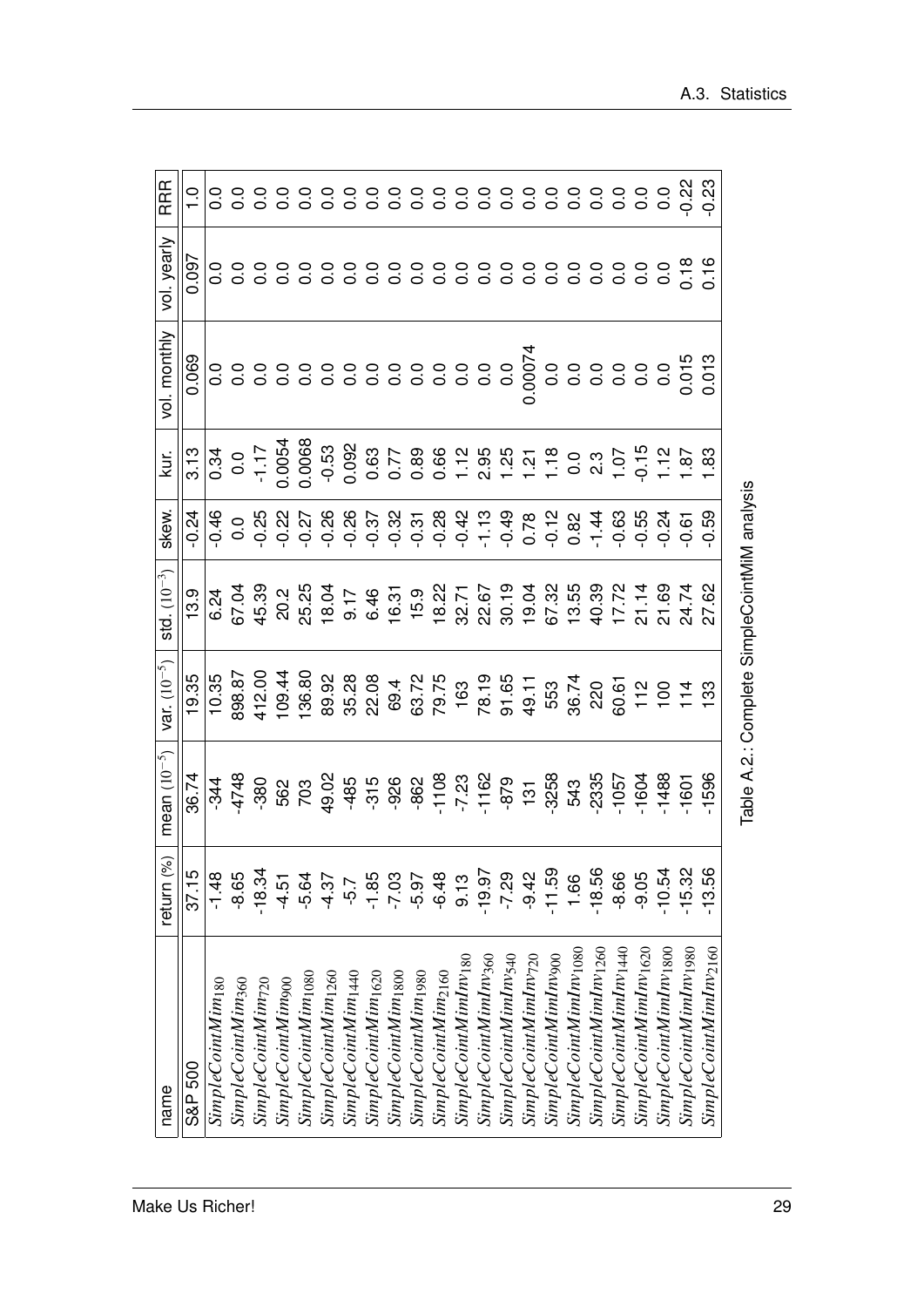| name                       |          | return (%)   mean (10 <sup>-5</sup> )   var. (10 <sup>-5</sup> )   std. (10 <sup>-3)</sup>   skew. |                  |             |         | $\mathbb{R}$ Kur. | $ $ ol. m | l vol. yeal    |                                  |
|----------------------------|----------|----------------------------------------------------------------------------------------------------|------------------|-------------|---------|-------------------|-----------|----------------|----------------------------------|
| <b>S&amp;P 500</b>         | 37.15    | 36.74                                                                                              | 19.35            | 13.9        | -0.24   | 3.13              | 690'0     | 0.097          | 0.85                             |
| SimpleCoint <sub>0.</sub>  | $-5.06$  | -83.76                                                                                             | $\frac{3.19}{2}$ | 5.39        | $-1.34$ | 6.33              | 0.044     | 0.083          | $-0.14$                          |
| SimpleCoint <sub>0.7</sub> | $-10.31$ | -29.2                                                                                              | 5.19<br>5.33     |             | $-0.23$ | 5.34              | 0.043     | 0.21           |                                  |
| SimpleCoint <sub>0.2</sub> | $-14.13$ | -48.58                                                                                             |                  | 599<br>5.73 | $-2.44$ | 34.69             | 0.0<br>54 |                | $60 + 0$<br>$60 - 0$<br>$60 - 0$ |
| SimpleCoint <sub>0.</sub>  | $-24.48$ | $-111$                                                                                             | 10.05            | 8.64        | -0.27   | 676               | 0.0<br>ၛၟ | $0.21$<br>0.21 |                                  |
| SimpleCoint <sub>0.5</sub> | $-24.93$ | $-45.82$                                                                                           | 3.48             | 5.52        | $-0.51$ | 16.66             | ိ<br>ይ    | 02.0           |                                  |

| ֧֧֦֧֧֦֧֦֧֦֧֦֧֦֧֦֧֧֧֧֧֧֧֧֟֟֟֟֟֟֟֟֟֟֬֟֓֟֓֝֟֟֓֝֟֟֝֬֝֓֝֬֝֬֝֬֝֬֝֓֝֟֝֬֝֬֝<br>֧֧֧֧֧֧֧֧֧֪֧֪֚֚֚֚֝֝֝֝֬֝֬֝֬֝֬֝֬֝֬֝ |
|---------------------------------------------------------------------------------------------------------|
|                                                                                                         |
| ١<br>,                                                                                                  |
|                                                                                                         |
| こうこ りりこうりょう こうこうりょう りこうこうりりここ                                                                           |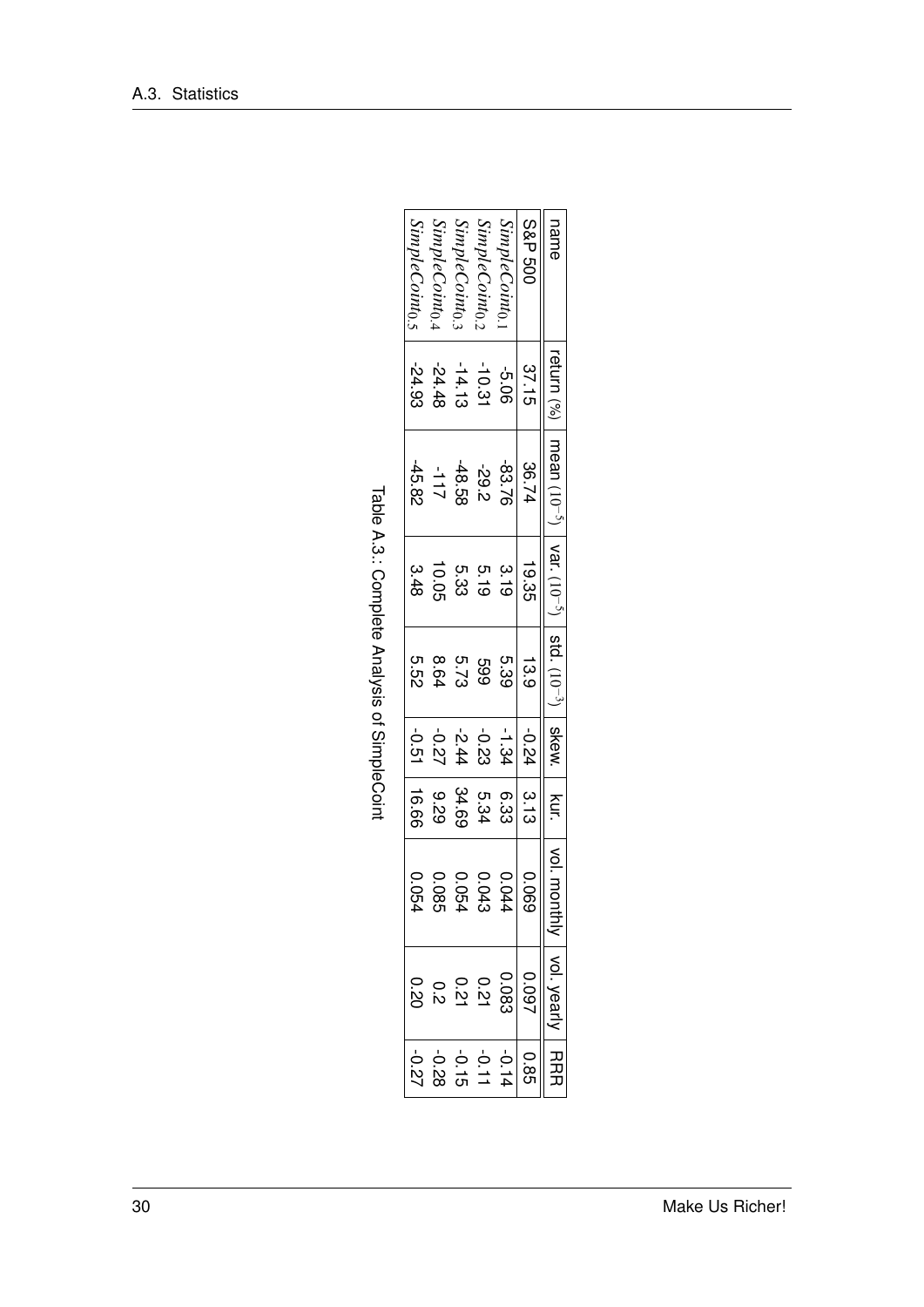| name                                 | return (%)     | mean $(10^{-5})$   var. $(10^{-5})$   std. $(10^{-3})$ |                                     |                                                                                                         | skew.              | kur.                                                              | vol. monthly                                                                    | vol. yearly                                                                               | <b>RRR</b>                                             |
|--------------------------------------|----------------|--------------------------------------------------------|-------------------------------------|---------------------------------------------------------------------------------------------------------|--------------------|-------------------------------------------------------------------|---------------------------------------------------------------------------------|-------------------------------------------------------------------------------------------|--------------------------------------------------------|
| S&P 500                              | 37.15          | 36.74                                                  | 19.35                               | 13.9                                                                                                    | $-24$              |                                                                   |                                                                                 |                                                                                           | 0.052                                                  |
| $simpleCountBoll_{1.0}$ -0.72        | .<br>259       | <br>၁.၁<br>၆.၆<br>၆.၆                                  |                                     |                                                                                                         |                    |                                                                   |                                                                                 |                                                                                           |                                                        |
| $simpleCointBoll_{1.5}$ -0.63        | $\frac{2}{16}$ |                                                        |                                     |                                                                                                         | 8.95<br>13.94      |                                                                   |                                                                                 |                                                                                           |                                                        |
| simpleCointBoll <sub>2.0</sub>       | 452            |                                                        | 9 8 9 9 9<br>9 9 9 9 4<br>9 9 9 9 9 | $\sqrt{\frac{87}{100}}$<br>$\frac{60}{100}$<br>$\frac{65}{100}$<br>$\frac{65}{100}$<br>$\frac{65}{100}$ | $-0.95$<br>$-1.95$ | $\begin{array}{c c} 3.13 \\ 0.071 \\ 0.051 \\ 0.0328 \end{array}$ |                                                                                 |                                                                                           |                                                        |
| <i>impleCointBoll</i> <sub>2.5</sub> | 31.93          | $-33.12$<br>$-1.65$                                    |                                     |                                                                                                         |                    |                                                                   |                                                                                 |                                                                                           | $\begin{array}{c} 0.24 \\ 0.033 \\ 0.0018 \end{array}$ |
| SimpleCointBoll <sub>3.0</sub>       | $-80$          | $-4.46$                                                | 3.64                                |                                                                                                         | $-6.25$            | 83.40<br>310                                                      | $\begin{array}{r} 0.069 \\ 0.38 \\ 0.27 \\ 0.066 \\ 0.033 \\ 0.019 \end{array}$ | $\begin{array}{r} 0.097 \\ 0.026 \\ 0.032 \\ 0.032 \\ 0.13 \\ 0.062 \\ 0.062 \end{array}$ |                                                        |
| simpleCointBoll <sub>1.0</sub>       | 15343700       | $-34.16$                                               | 31.12                               | 14.46                                                                                                   | $-0.02$            | 8.60                                                              | 0.12                                                                            | 0.45                                                                                      |                                                        |
| $SimpleCointBoll_{1.5}$              | 19600          | $-55.75$                                               | 21.86                               | 12.52                                                                                                   | $-0.56$            | 15.41                                                             | 0.093                                                                           | 0.37                                                                                      |                                                        |
|                                      |                |                                                        |                                     |                                                                                                         |                    |                                                                   |                                                                                 |                                                                                           |                                                        |

| י<br>ו             |
|--------------------|
|                    |
| Ò                  |
| ı<br>$\frac{a}{c}$ |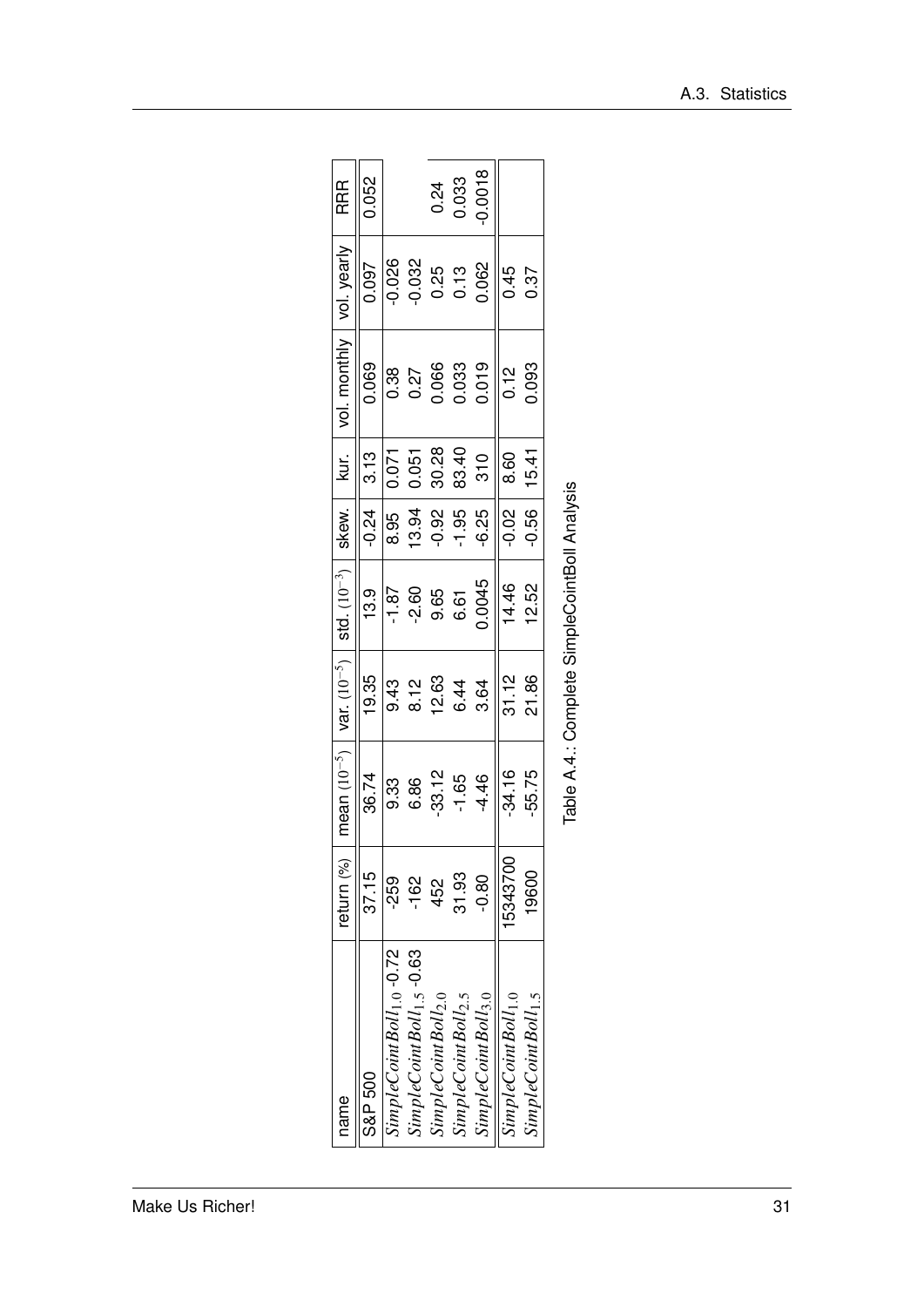| SimpleCointMimInv <sub>1080</sub> | <i>SimpleCointMimInv180</i> | SimpleCointMim <sub>126</sub> | <i>SimpleCointMim180</i> | SimpleCointBoll <sub>1.5</sub>                                                                                                                                                                                                                                                                                            | SimpleCointBoll <sub>1.0</sub> | SimpleCoint <sub>0.2</sub> | SimpleLinReg <sub>27,5</sub> | SimpleLinReg19,3 | $Simple LinReg_{17,3}$ | SimpleLinReg15,3 | <b>S&amp;P 500</b> | name                                                          |
|-----------------------------------|-----------------------------|-------------------------------|--------------------------|---------------------------------------------------------------------------------------------------------------------------------------------------------------------------------------------------------------------------------------------------------------------------------------------------------------------------|--------------------------------|----------------------------|------------------------------|------------------|------------------------|------------------|--------------------|---------------------------------------------------------------|
| 39.25                             | $-0.23$                     |                               |                          | $\begin{array}{cccccc} 7 & 7 & 7 & 7 & 7 & 8 \\ 20 & 7 & 7 & 7 & 8 & 3 \\ 20 & 7 & 7 & 8 & 3 & 3 \\ 20 & 8 & 1 & 2 & 3 & 3 \\ 20 & 8 & 1 & 2 & 3 & 3 \\ 20 & 1 & 2 & 2 & 3 & 3 \\ 20 & 2 & 2 & 2 & 3 & 3 \\ 20 & 2 & 2 & 2 & 3 & 3 \\ 20 & 2 & 2 & 2 & 3 & 3 \\ 20 & 2 & 2 & 2 & 3 & 3 \\ 20 & 2 & 2 & 2 & 3 & 3 & 3 \\ $ |                                |                            |                              |                  |                        |                  | 11.92              | return (%)                                                    |
| 11                                | -208                        |                               |                          | 37.09<br>97.25<br>07.09<br>07.29                                                                                                                                                                                                                                                                                          |                                |                            |                              | 54.60            | 54.85                  | 51.69            | 82.79              | mean $(10^{-5})$   var. $(10^{-5})$   std. $(10^{-3})$   skew |
| 1374                              | 3.48                        | $\overline{5}$                | 40.08                    | 18.86                                                                                                                                                                                                                                                                                                                     | 25.04                          | 2.66                       | 2.54                         | 3.59             | 3.46                   | 3.41             | 6.77               |                                                               |
| 26.92                             | 4.14                        | 17.25                         | 02.6                     | 11.54                                                                                                                                                                                                                                                                                                                     | 13.47                          |                            | $5.03$<br>5.16               | 5.98             | 5.86                   | 5.83             | 8.23               |                                                               |
| $-0.71$                           | -0.032                      | $-0.5$                        | -0.39                    | $-2.35$                                                                                                                                                                                                                                                                                                                   | $\frac{1}{9}$                  | $-1.37$                    | $-0.15$                      | -0.065           | -0.058                 | $-0.015$         | 0.14               |                                                               |
| 0.01                              | -0.21                       | 1.22                          | 0.35                     | 385                                                                                                                                                                                                                                                                                                                       | 4.71                           | 1.91                       | 252                          | 1.83             | 1.84                   | 1.89             | $\frac{1}{2}$      | kur.                                                          |
|                                   |                             |                               |                          |                                                                                                                                                                                                                                                                                                                           |                                |                            |                              |                  |                        |                  | 1100               | vol. weekl                                                    |
|                                   |                             |                               |                          |                                                                                                                                                                                                                                                                                                                           |                                |                            |                              |                  |                        |                  | <b>C.O3</b>        |                                                               |
|                                   |                             |                               |                          |                                                                                                                                                                                                                                                                                                                           |                                |                            |                              |                  |                        |                  | 0.13               | エロエ                                                           |

Table A.5.: Complete Evaluation data Table A.5.: Complete Evaluation data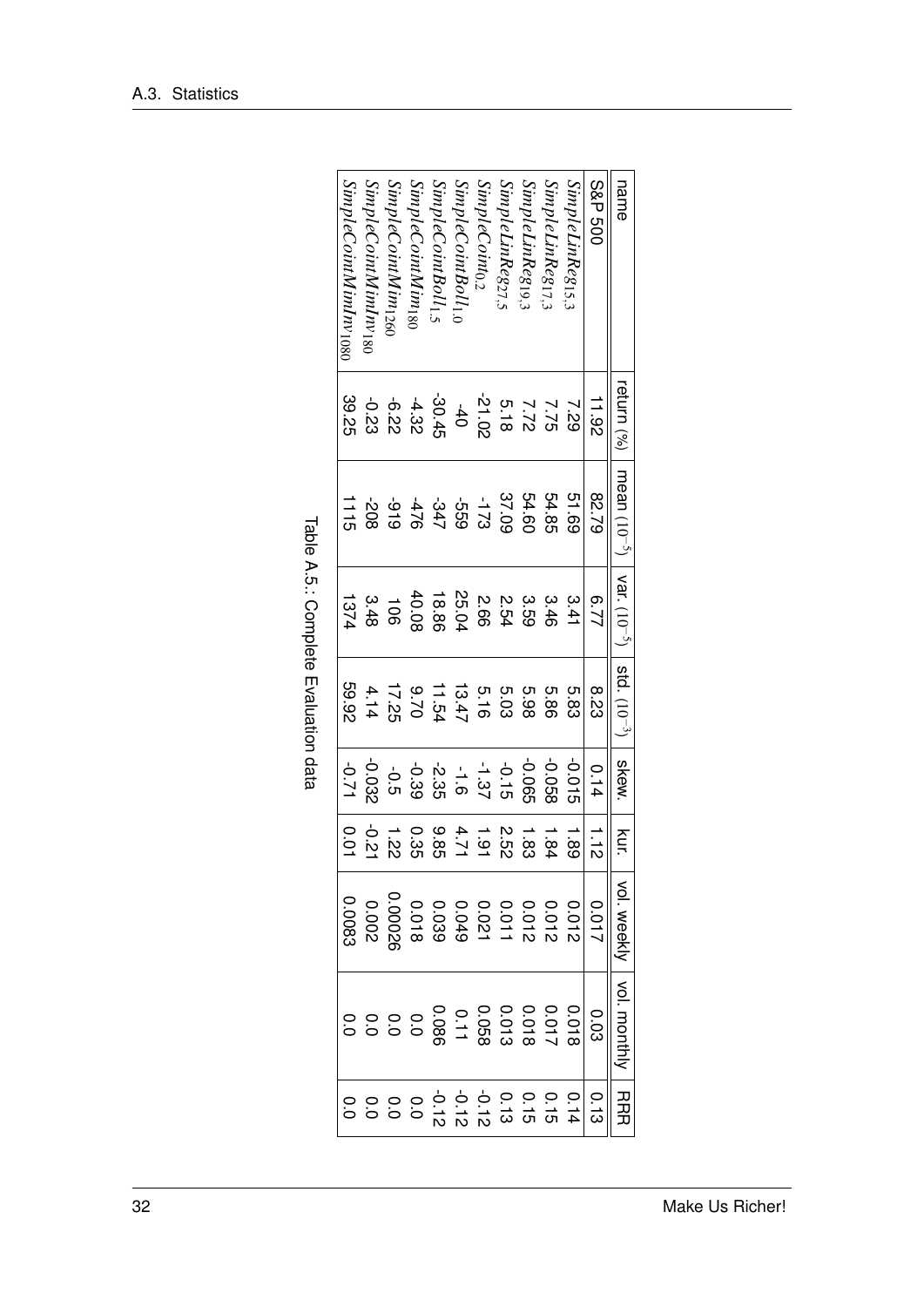## **A.4. Original Problem**



Eidgenössische Technische Hochschule Zürich Swiss Federal Institute of Technology Zurich

Prof. R. Wattenhofer

*Distributed Computing* 

#### Lab/BA/SA/Group:

#### Make Us Richer!

#### Motivation and Informal Description

In the recent past the algorithmic trading has seen enormous growth and a good place to make lots of money. It is now responsible for more than 70% the trades in the US. A very important subclass are the high frequency trading (HFT) algorithms. These algorithms usually hold stocks or certificates only for a brief time, sometimes only for a few seconds or even milliseconds and earn money by making thousands of trades a day.

But since these algorithms increase the volatility of the market, they are becoming the target of a financial regulations which would destroy that business model.

Therefore, we want to return to systematic algorithmic trading to get rich. We already developed a simple framework and implemented some basic strategies with it. We want you to extend this framework. This includes, but is not limited to, making it more realistic by adding a budget constraint and transaction costs, and creating more powerful strategies, e.g., by being able to short sell stocks. But of course, your own ideas are also welcome.



#### Requirements

Good programming skills (preferably in Python) and a genuine interest in the financial markets. The student(s) should be able to work independently on this topic!

#### Interested? Please contact us for more details!

#### Contact

• Philipp Brandes: philipp.brandes@tik.ee.ethz.ch, ETZ G64.2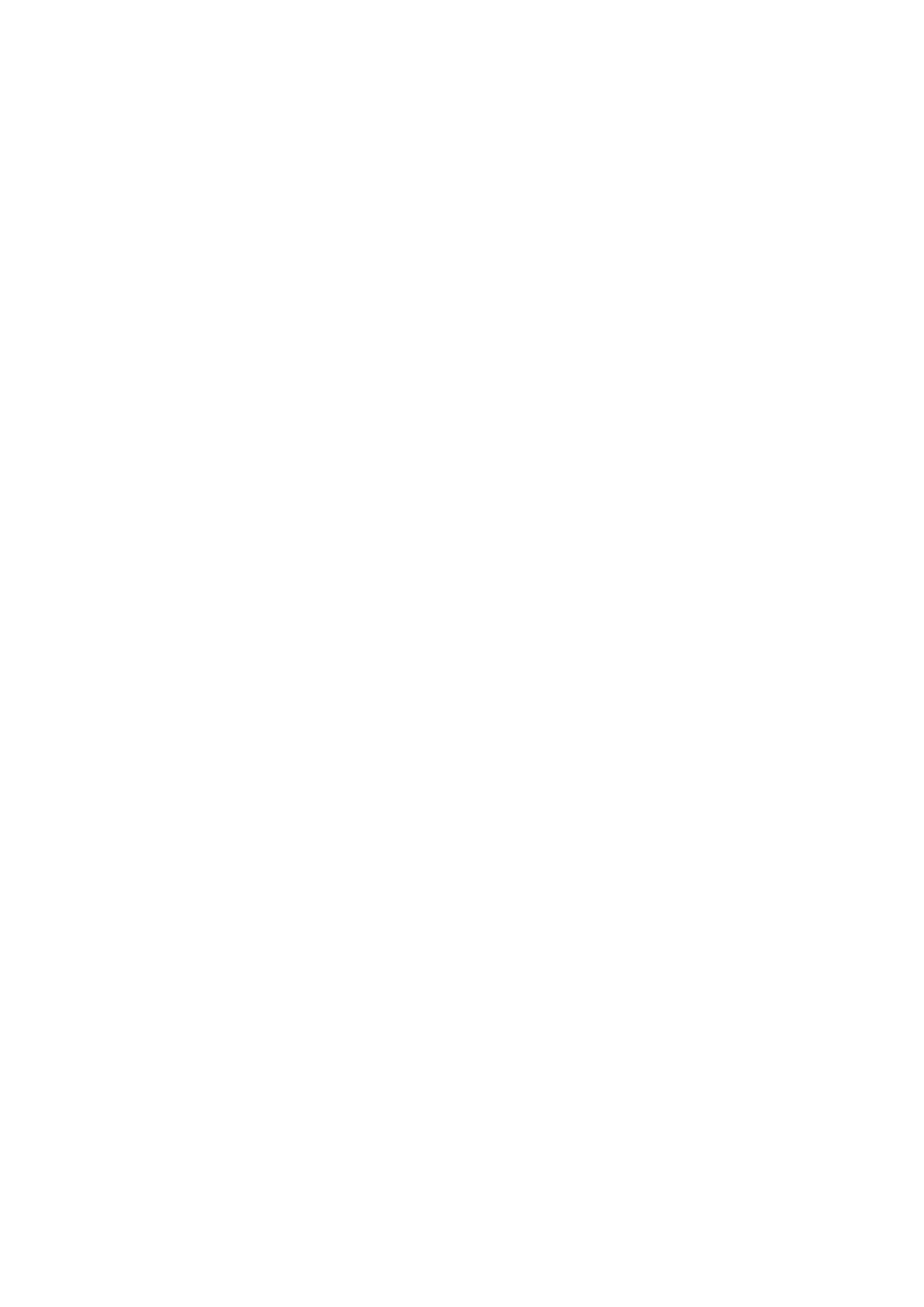### **Bibliography**

Alexander, C. (2001). *Market Models: A Guide to Financial Data Analysis*. Wiley.

- Bollinger, J. (2011). Bollinger Bands.
- BOWLEY, G. (2011). Clamping Down on Rapid Trades in Stock Market. http://www.nytimes.com/2011/10/09/business/clamping-down-on-rapid-trades-in-stockmarket.html.
- Brown, S. (2011). Measures of Shape: Skewness and Kurtosis. http://www.tc3.edu/instruct/sbrown/stat/shape.htm.
- Bürli, T. (2012). Make Us Rich!
- Christian L. Dunis, J. L. P. N. (2003). *Applied Quantitative Methods for Trading and Investment*. Wiley.
- dailyfx.com (2012). Bollinger Bands.
- David A. Dickey, W. A. F. (1979). Distribution of the Estimators for Autoregressive Time Series With a Unit Root.
- Fischer Black, M. S. (1973). The Pricing of Options and Corporate Liabilities. *Journal of Political Econimy*, 81:637–654.
- Hayashi, F. (2000). *Econometrics*. Princton University Press.
- Holton, G. A. (2003). Negatively Skewed Trading Strategies. *Derivatives Week*.
- Investopedia (2012). Standard & Poor's 500 Index S&P 500. http://www. investopedia.com/terms/s/sp500.asp.
- João F. Caldeira, C. V. M. (2012). Selection of a Portfolio of Pairs Based on Cointegration: The Brazilian Case. *Economics Bulletin*.
- Lauricella, T. and STRASBURG, J. (2010). "How a Trading Algorithm Went Awry". *The Wall Street Journal*.